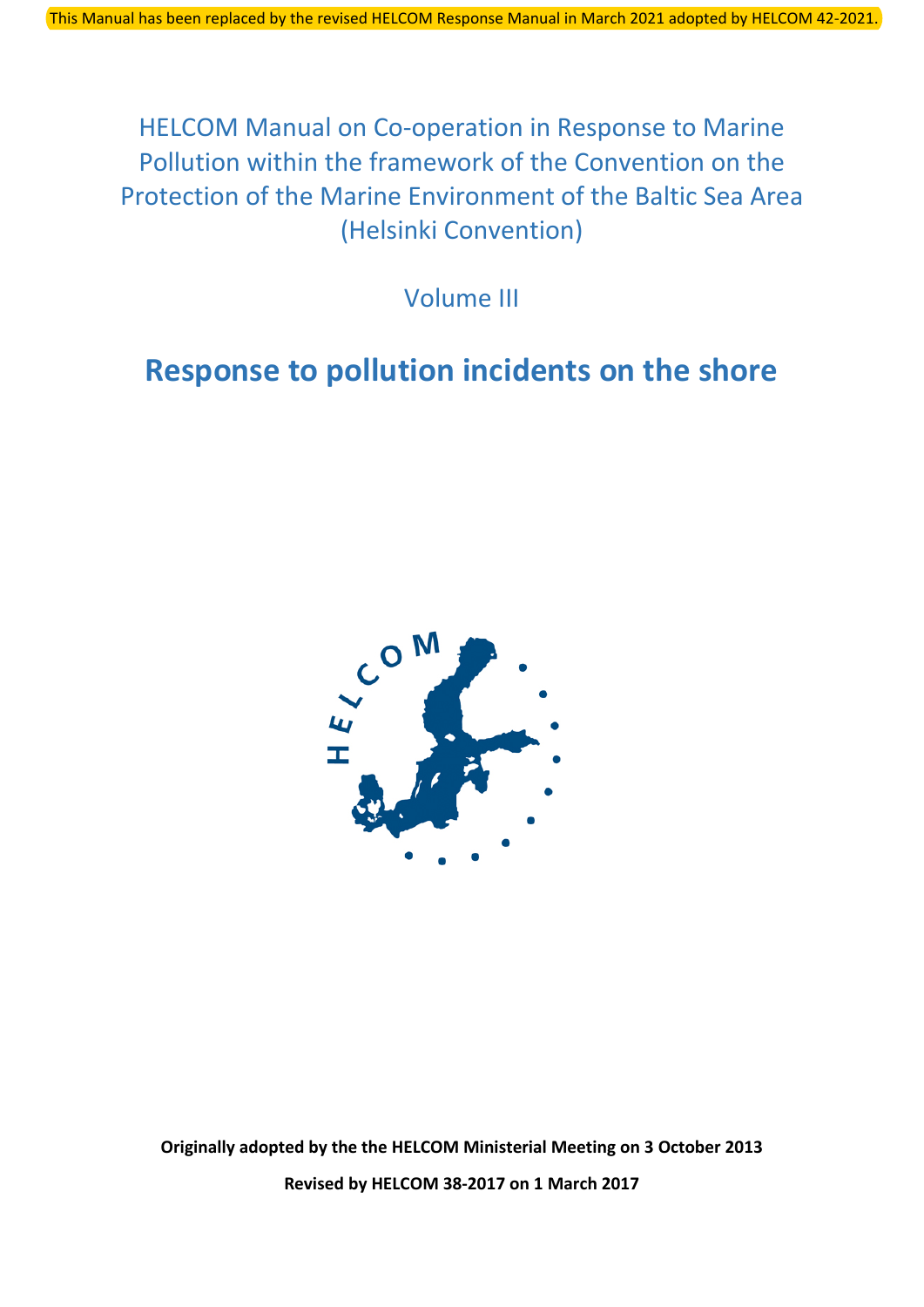HELSINKI COMMISSION Baltic Marine Environment Protection Commission

> Katajanokanlaituri 6 B FI-00160 HELSINKI Finland

Telephone: +358 207 412 649 Email: [helcom.secretariat@helcom.fi](mailto:helcom.secretariat@helcom.fi) Internet: www.helcom.fi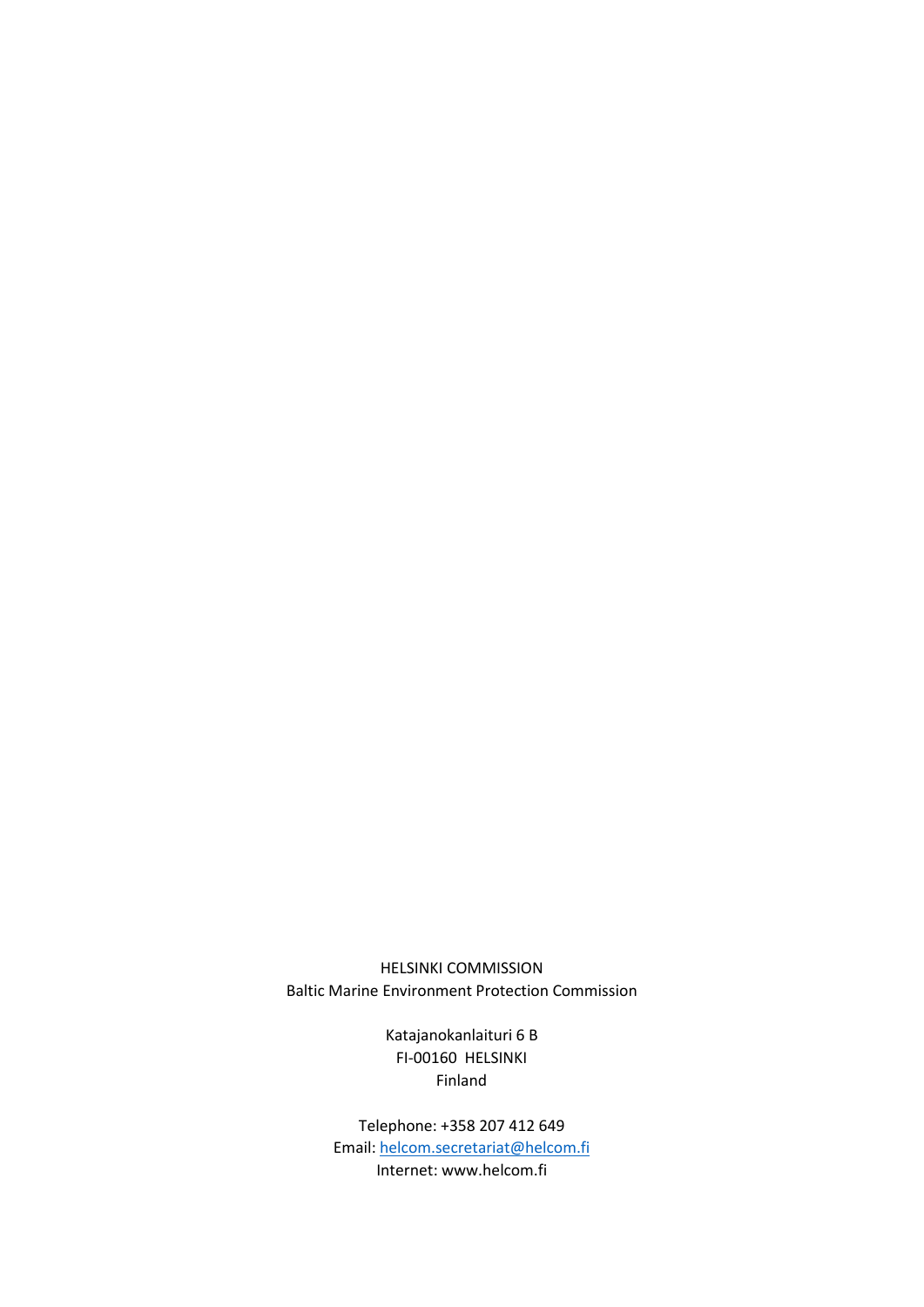# **Table of Contents**

| 1 <sup>1</sup> |      |                                                                                                         |  |
|----------------|------|---------------------------------------------------------------------------------------------------------|--|
|                | 1.1. |                                                                                                         |  |
|                | 1.2. |                                                                                                         |  |
|                | 1.3. |                                                                                                         |  |
|                | 1.4. |                                                                                                         |  |
|                | 1.5. |                                                                                                         |  |
| 2.             |      |                                                                                                         |  |
| 3.             |      |                                                                                                         |  |
|                | 3.1. |                                                                                                         |  |
|                | 3.2. |                                                                                                         |  |
| 4.             |      |                                                                                                         |  |
|                | 4.1. |                                                                                                         |  |
|                | 4.2. |                                                                                                         |  |
|                | 4.3. |                                                                                                         |  |
|                | 4.4. |                                                                                                         |  |
|                | 4.5. |                                                                                                         |  |
|                |      |                                                                                                         |  |
|                |      |                                                                                                         |  |
|                |      |                                                                                                         |  |
|                |      | Annex 1 List of specialized on shore equipment that can be sent to assist other Contracting Parties. 11 |  |
|                |      |                                                                                                         |  |
|                |      |                                                                                                         |  |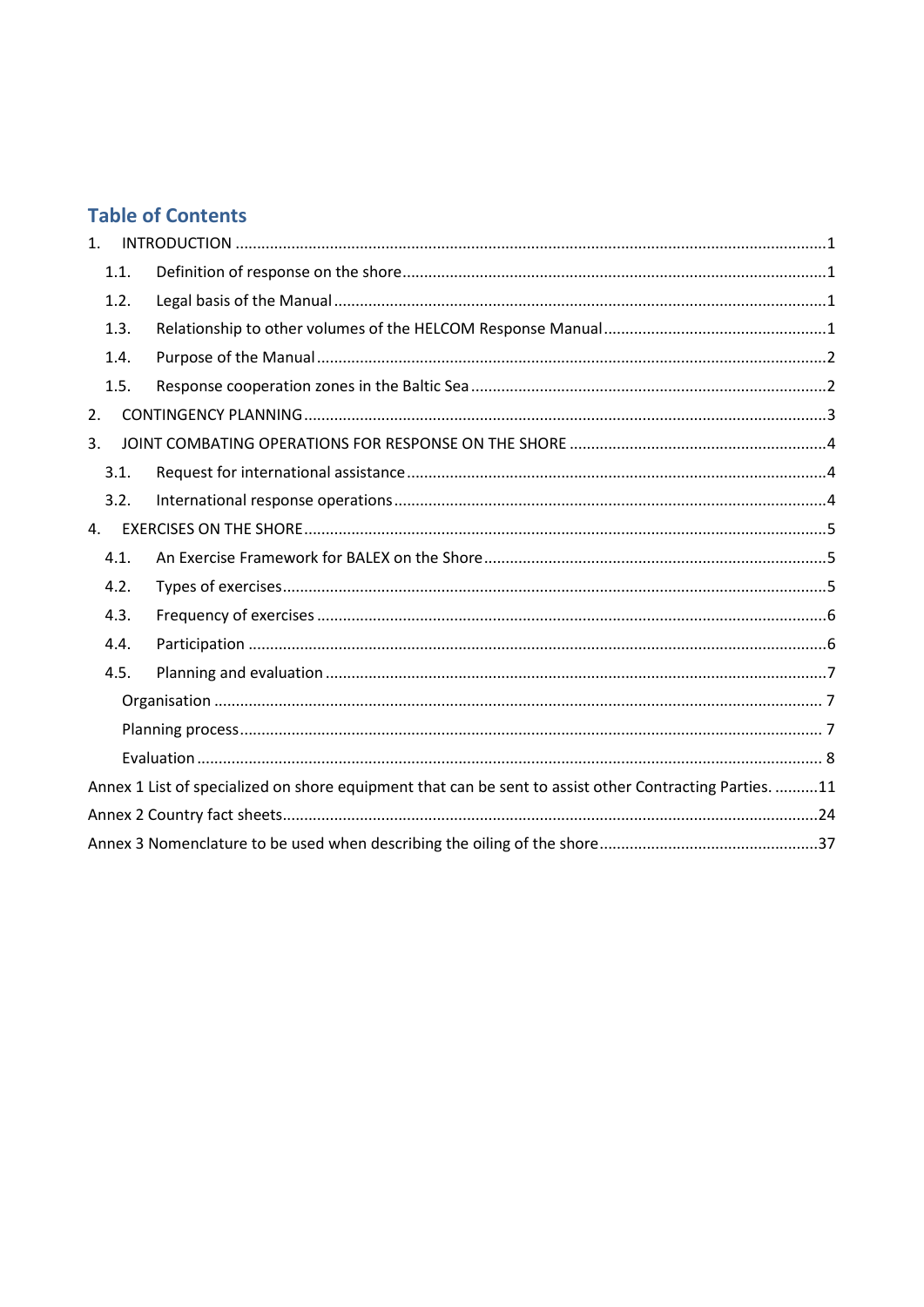# <span id="page-3-0"></span>**1. INTRODUCTION**

### <span id="page-3-1"></span>1.1. Definition of response on the shore

Response on the shore is defined as response to pollution incidents on the shore, involving oil and other harmful substances, and covers:

- response operations carried out on land
- response operations conducted by smaller boats/tugs which are under the same command as operations on the shore
- removal of pollution on the shore
- oiled wildlife response on shore

### <span id="page-3-2"></span>1.2. Legal basis of the Manual

The cooperation in combating spillages of oil and other harmful substances in the Baltic Sea area is based on the 1992 Helsinki Convention's Articles 13 and 14. The Annex VII of the Convention defines the provisions of response to pollution incidents. Since 1<sup>st</sup> of July 2014 the Convention has explicitly covered also pollution response co-operation on the shore.

HELCOM Recommendation 28E/12 "Strengthening of Sub-Regional Co-Operation In Response Field" states that the Contracting States integrate shoreline response into national contingency plans, and cooperate by conducting trainings and organising exchange programmes to ensure swift and adequate response capacity and to develop best practices.

The Guideline attached to the Recommendation 28E/12 further defines that "Every sub-region should have adequate equipment and trained personnel to protect the coast, especially vulnerable habitats and areas (coastal and marine Baltic Sea protected areas, HELCOM MPAs) and to ensure immediate and appropriate action on shore. Shoreline response capacity should be addressed and arranged in its complexity within subregional agreements between adjacent Contracting States. Such agreements are aimed at ensuring fast and sharp reaction when a second and/or third tier or transboundary pollution accident has occurred.

In accordance with HELCOM Recommendation 31E/6, Contracting Parties shall develop integrated oiled wildlife response plans and apply the guidelines attached to that recommendation. To facilitate cross-border assistance in oiled wildlife response, it is recommended that Contracting Parties designate an authority responsible for oiled wildlife response.

### <span id="page-3-3"></span>1.3. Relationship to other volumes of the HELCOM Response Manual

Helsinki Convention's Annex VII, Regulation 11 gives a legal status to the HELCOM Response Manual (in the Convention named as "Manual on Co-operation in Combatting Marine Pollution"), in which the Contracting Parties also agree to apply, as far as practicable, the principles and rules included in the HELCOM Response Manual.

**Volume I** of the HELCOM Response Manual includes details on response cooperation at sea as well as general arrangements like National Contact Points, reporting procedures, oil sampling, financial aspects and procedures for requesting and providing assistance which are applied also for response on the shore.

**Volume II** covers combating spillages of other harmful substances and can be applied also for response on the shore.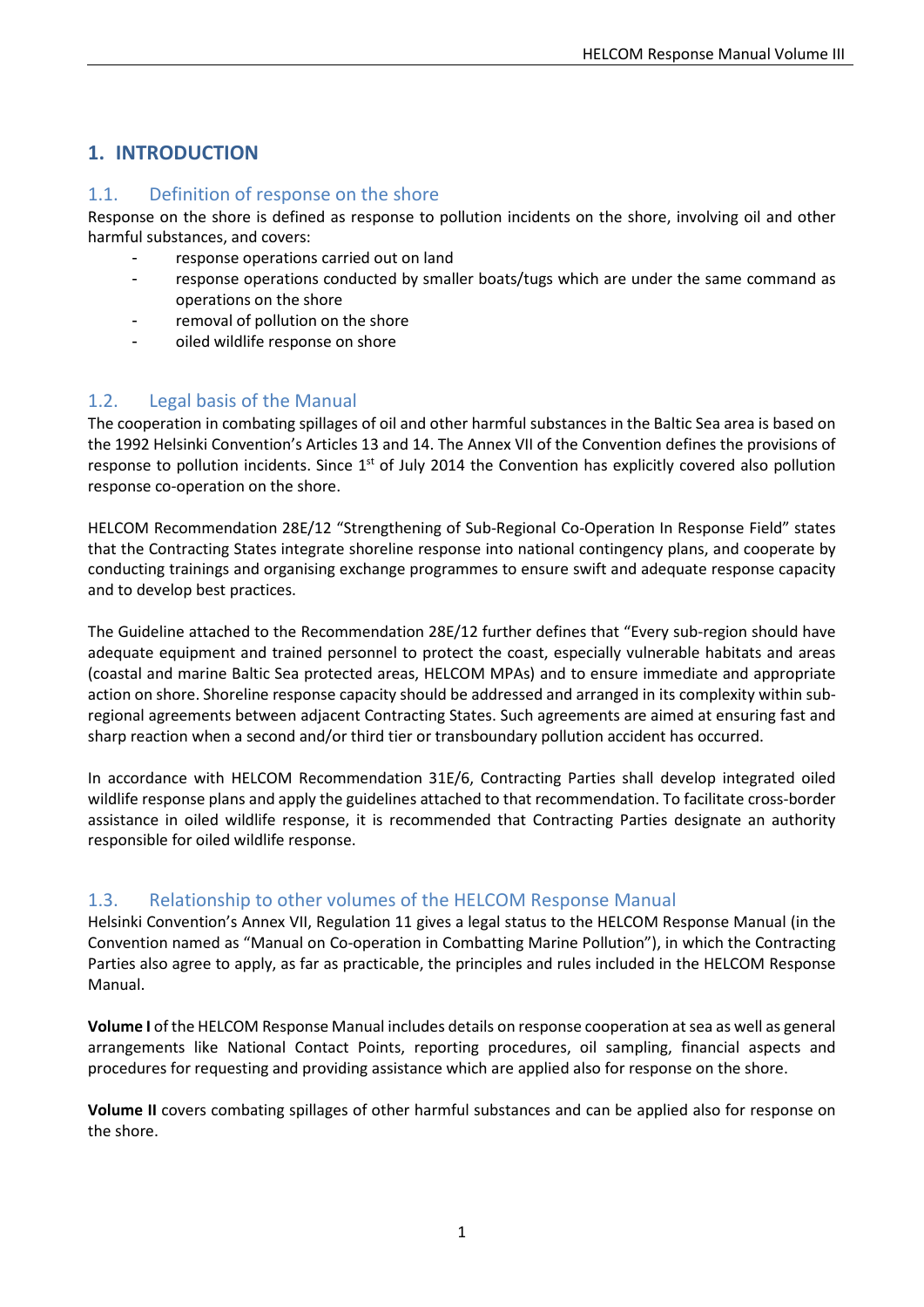**Volume III** covers international cooperation on combating spillages of oil and other harmful substances on the shore. The principles defined in Volume I are applied also to pollution response on shore where applicable, but since the response to pollution on the shore differ from pollution response at sea the aspects that are characteristic to shore response are defined in this volume.

### <span id="page-4-0"></span>1.4. Purpose of the Manual

The large number of organisations and the different duties they have in different countries make international cooperation more complex for response on the shore than for response operations at sea. A large scale spill may contaminate several kilometres of shoreline and large amount of birds and fauna may also get contaminated.

Pollution on the shore may be of such a magnitude that the national response resources are not adequate for effective counter pollution measures on the shore. Also experts and other special competence might be needed in order to carry out the on shore response as efficiently as possible. In addition, the amount of specialised shore clean up material in the national depots might not be enough and international assistance is needed. In order to be prepared for this kind of situations it is essential that effective mechanisms for international assistance between the Helsinki Convention Contracting Parties for pollution incidents on the shore are well established and ready to operate efficiently. Contracting Parties are encouraged to make assessments of the limits of national capacity.

This manual does not cover response techniques nor mapping of the oiled shore. More detailed guidelines for wildlife response can be found in the guidelines attached to recommendation 31E/6.

#### <span id="page-4-1"></span>1.5. Response cooperation zones in the Baltic Sea

The response cooperation zones are shown in the map below.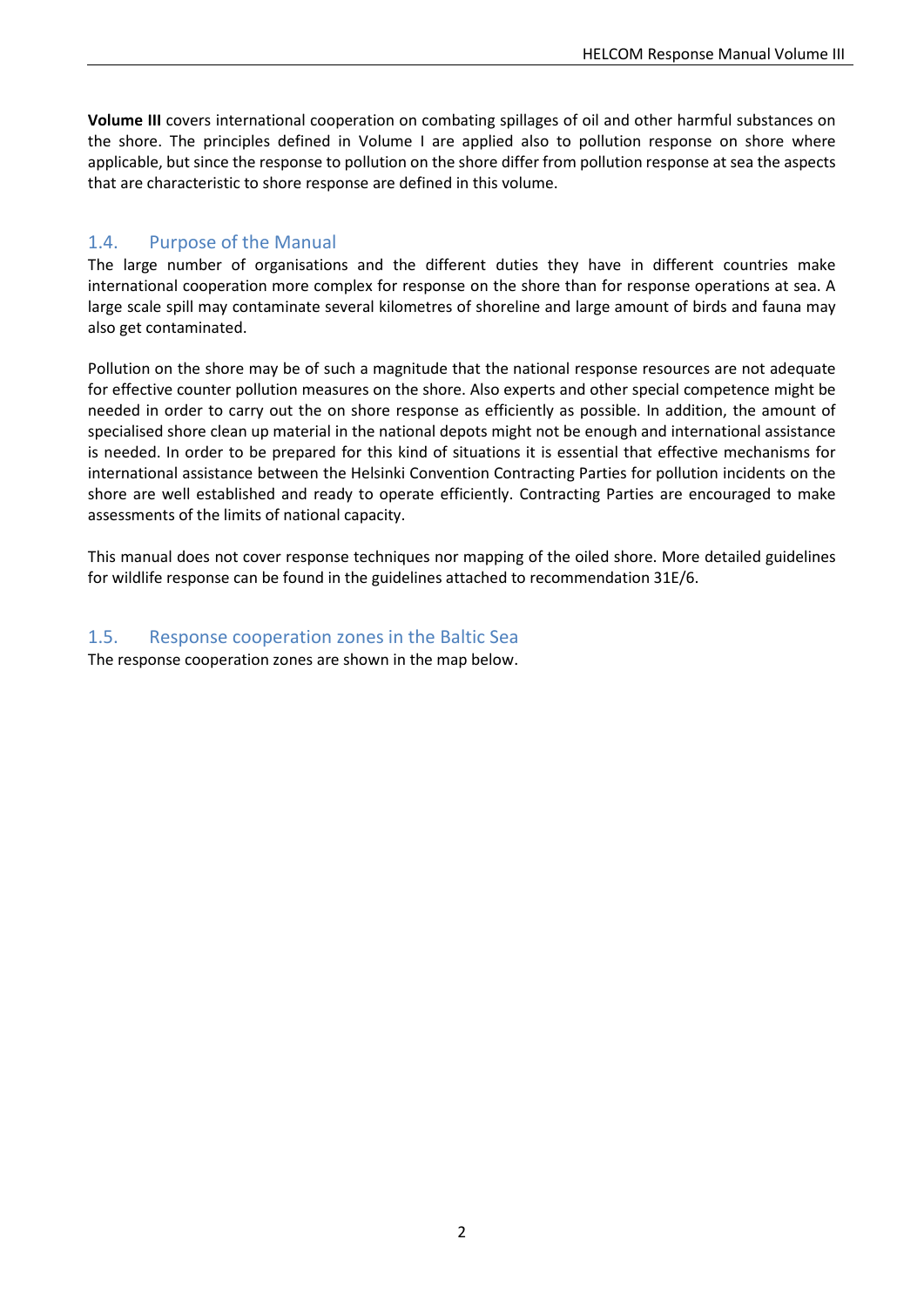

# <span id="page-5-0"></span>**2. CONTINGENCY PLANNING**

The Contracting Parties should set up or integrate structures for response on the shore at appropriate levels of its existing emergency command, control and coordination structure. Besides facilitating national response operations (i.e. those carried out by one Contracting Party only), such structures facilitate international assistance between the Contracting Parties in the field of response on the shore.

Response on the shore often involves a complex network of national and local authorities, contractors and possibly volunteers and has often much longer duration than the response operations at sea.

The Contracting Parties should plan how the international assistance regarding on the shore response is integrated in the national response structure and should pay special attention to the following aspects:

- Identifying all pollution response actors and making them aware of their responsibilities in shore response actions which include international assistance.
- Prepare how to ensure that the whole personnel is properly trained and has adequate knowledge, understanding, language skills and physical condition to safely perform the task.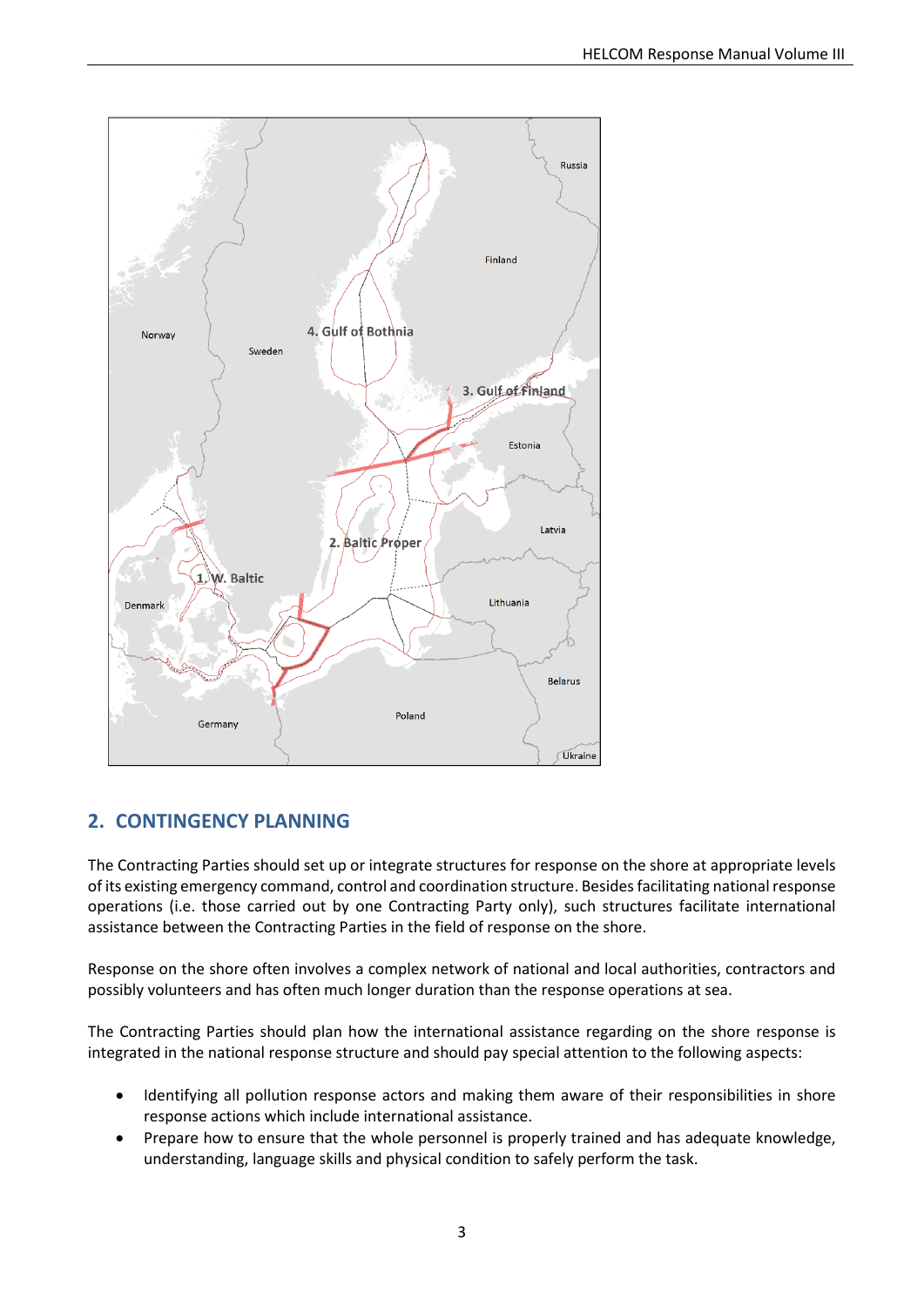- Preparation of Country fact sheets to inform the assisting Parties on the national regulations concerning health and safety aspects, legal rights and restrictions that concern the responders, national organizational structure.
- Identifying liaison officers able to communicate with the assisting Party personnel in a language known to them.
- Consider, as appropriate, international cooperation and resources needed for oiled wildlife response.

<span id="page-6-0"></span>Information for each Contracting Party is in included in the Country fact sheets included in the Annex 2.

# **3. JOINT COMBATING OPERATIONS FOR RESPONSE ON THE SHORE**

#### <span id="page-6-1"></span>3.1. Request for international assistance

Request for assistance from a Contracting Party shall be made (c.f. HELCOM Response Manual Volume I, Chapter 4 Requesting and Providing Assistance) by the competent authority of the requesting Party and addressed to the competent authority of another Contracting Party (assisting Party). The contact details of the competent authorities are included in the HELCOM Response Manual Volume I, Chapter 1.

Requests shall be made using the POLREP format. When writing the POLREP, the requesting Party should identify as precisely as possible the specific tasks to which international assistance is needed.

If an offer for on the shore response assistance is accepted by the competent authority of the requesting Party, this Party shall:

- inform the competent authority of the assisting Party on the tasks of the units of the assisting Party.
- keep close contact with the command organizations of the assisting parties in order to secure that assisting Party units can be integrated in the response structure of the requesting Party.

The requesting Party will carry out these tasks for the whole duration of the international cooperation phase of the on the shore response operation.

### <span id="page-6-2"></span>3.2. International response operations

The command structure for response operations at sea, described in HELCOM Response Manual Volume I, might differ from the command structure for response operations on the shore. Due to this the Contracting Parties shall fill in a national Country fact sheet (Annex 2) in order to inform other Contracting Parties on the command structures for response operations on the shore including oiled wildlife response.

The requesting Party shall, inter alia:

- ensure that contingents of units of the assisting and requesting Party may operate under the same command, if so agreed;
- give administrative, logistic and other necessary support to assisting Party units;
- facilitate the cross-border movement of responders, experts, equipment, oily waste and oiled animals when appropriate ;
- give clearly defined tasks;
- keep the assisting Party well-informed of the overall situation.

The assisting Party is entitled to send liaison officers. The assisting Party's units/teams shall be led by a team leader. The team leaders of the assisting Party and the liaison officer shall keep each other well informed on the teams' tasks and their progress. Additional information about the integration of liaison officers can be found in HELCOM Response Manual Volume I, Chapter 5 under heading "Guidelines for liaison".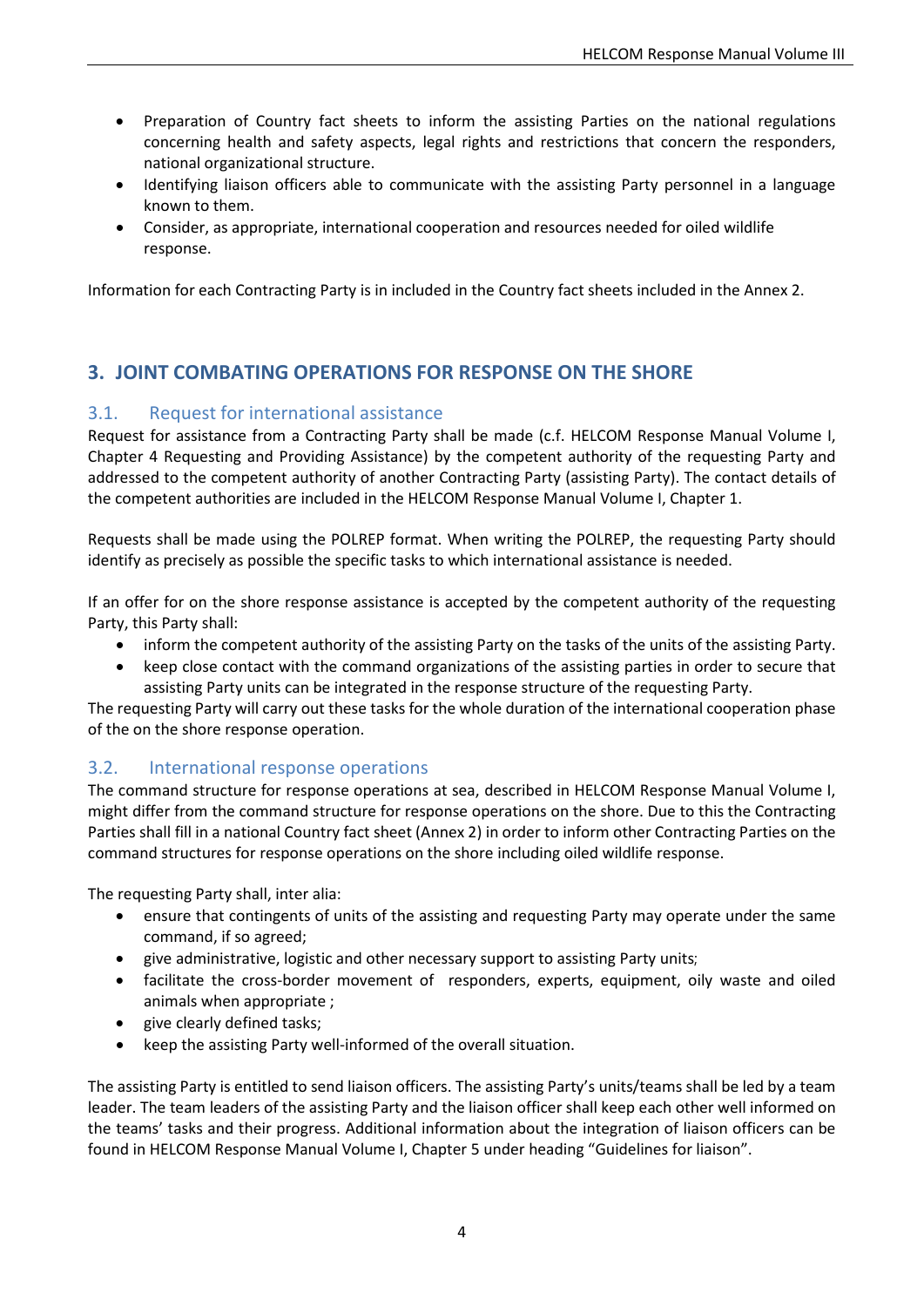The requesting Party has to provide means for communication between the competent authority of the assisting Party, the liaison officers and the units.

If the assistance is rendered in the form of equipment or units that are not operationally self-contained, it is the responsibility of the Response Commander to assign the equipment or units in the combating operation.

<span id="page-7-0"></span>When operating in border areas, the competent authorities of the bordering countries shall exchange information and strive to agree on priority of operations.

# **4. EXERCISES ON THE SHORE**

### <span id="page-7-1"></span>4.1. An Exercise Framework for BALEX on the Shore

HELCOM has a long tradition of multinational exercises to test and train the cooperation in response to marine pollution at sea. However, with few exceptions the response to pollution on the shore has not been part of the HELCOM exercise programme, in spite of the fact that pollution at sea in most cases also will reach the shore.

An operation on the shore involves a multitude of actors that have different roles, organisational principles, procedures, decision-making structures, cultures and languages. This makes coordination and cooperation challenging even in a purely national context. Furthermore, each HELCOM Contracting Party has its own specific national legal and administrative framework, affecting how operations on the shore are conducted, resulting in considerable challenges to any coordinated, multinational effort. These challenges are further accentuated if the cooperation with operations at sea is added.

Operations for combating pollution on the shore are predominately national. Most of the Contracting Parties have access to a variety of national resources, including volunteer organisations, which they may call upon. Still, for large-scale incidents on the shore, national preparedness and national resources will not always suffice and multinational support may need to be requested. In such events it is essential that effective mechanisms, together with common procedures and a common terminology, have been established and tested.

The overall operational maturity is quite low regarding multinational, large-scale operations on the shore. Exercises can therefore have an important role in the development of the local, national and multinational capabilities for operations on the shore.

### <span id="page-7-2"></span>4.2. Types of exercises

In accordance with the HELCOM RESPONSE Manual, VOL I, chapter 10, the following types of exercises for the combating of pollution on the shore have been agreed upon:

- Synthetic Exercise/table-top exercise (on the shore)
- Functional Exercise, including Alarm Exercise (on the shore)
- Equipment Exercise (on the shore)
- Operational Exercise (on the shore)
- State-of-the-art Exercise (on the shore)

All exercise types may be conducted as *combined*, involving both at sea and on the shore operations. They may focus on one or several of the categories strategic/operational decision-makers, staff, experts or operational units.

Due to the differences in exercise maturity between on the shore and at sea capabilities, but also due to the fact that combined exercises will result in an increased complexity regarding the planning and direction of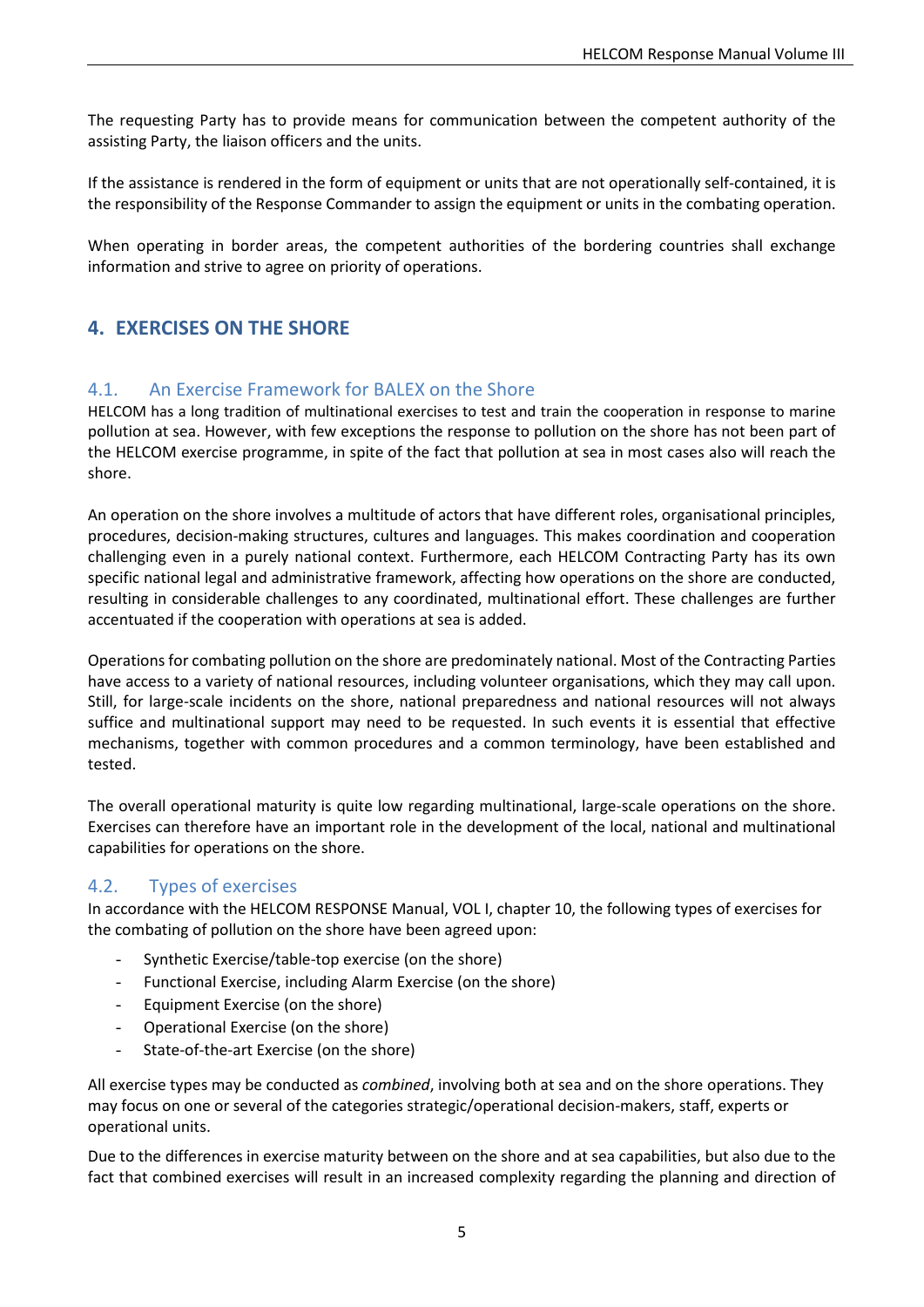the exercise, *most* exercises will be *either* at sea *or* on the shore for the foreseeable future. Simulation may in some cases be used to introduce specific aspects of combined operations. However, when testing the overall HELCOM RESPONSE system, combined exercises should be used. These could be limited table-top or functional exercises in the beginning, aimed at developing coordinating procedures, technologies and terminology. In the long run, large-scale combined operational exercises could be used to train and test the overall HELCOM RESPONSE system and its operational capabilities.

The exercises can be carried out at different levels:

- Multilateral cross-border exercise
- Bilateral cross-border exercise
- National exercise
- Sub-national exercise
- Local exercise

Exercises at the local, sub-national and national levels will develop the ability to participate in exercises and operations at the bilateral and multilateral levels. Given the predominately national character of operations on the shore, Contracting Parties are invited to submit standard exercises for the training of especially important capabilities, functions and procedures to a HELCOM repository. These exercise templates would be made available to the Contracting Parties.

In multinational exercises, a list of available, national resources for combating pollution on the shore is used by the host nation to identify what resources to request. While this would train the procedures for the request and reception of assistance, it would also raise the awareness and preparedness among available resources regarding when and under what circumstance they would be in demand.

The exercise type is chosen based on the objectives of the exercise and on the specific needs and capabilities of the host nation. Table-top exercises are useful and cost-effective alternatives when exploring and developing procedures or when training basic skills such as for instance procedures for cooperation. Functional exercises, that may be repeated until the aims are achieved, are useful for testing and training limited functionalities while simulating the surrounding environment. Equipment exercises offer an opportunity to learn about and develop procedures for specific equipment, involving a limited group of concerned. Operational exercises, possibly with a simulated environment, are useful for instance when testing or training more complex cooperative abilities or the coordination of several different actors. Stateof-the-art exercises, finally, are useful to demonstrate and disseminate new methods or procedures to a larger group of Contracting Parties and participating organisations.

### <span id="page-8-0"></span>4.3. Frequency of exercises

Multi- and bilateral exercises on the shore – of different types and at different levels – are carried out whenever a Contracting Party identifies a need or when called for in the HELCOM RESPONSE Exercise Plan (HREP) (c.f. a dedicated section under Chapter 10 of Volume I of the HELCOM Response Manual). However, to keep up the momentum in the development of the co-operation in response to marine pollution on the shore HELCOM should have at least one multinational exercise (shore or combined) every year. This exercise may be table-top, functional or operational, depending on the objectives of the exercise and the capabilities and resources of the host nation. It is normally preceded by preparatory exercises at the national, subnational and/or local levels in the host country, training for instance basic procedures and coordination functions.

Although hosting an on the shore exercise is voluntary, it is recommended that the host nation responsibility rotates among the HELCOM countries. This ensures that the knowledge and capability to lead on the shore operations are evenly distributed and that the specific local conditions for on the shore operations (geographical, legal, organisational, etc.) of all Contracting Parties are high-lighted.

### <span id="page-8-1"></span>4.4. Participation

A broad participation is generally desirable for an on the shore exercise as this reflects the situation in an actual operation. However, exactly what organisations that are invited will differ from host nation to host nation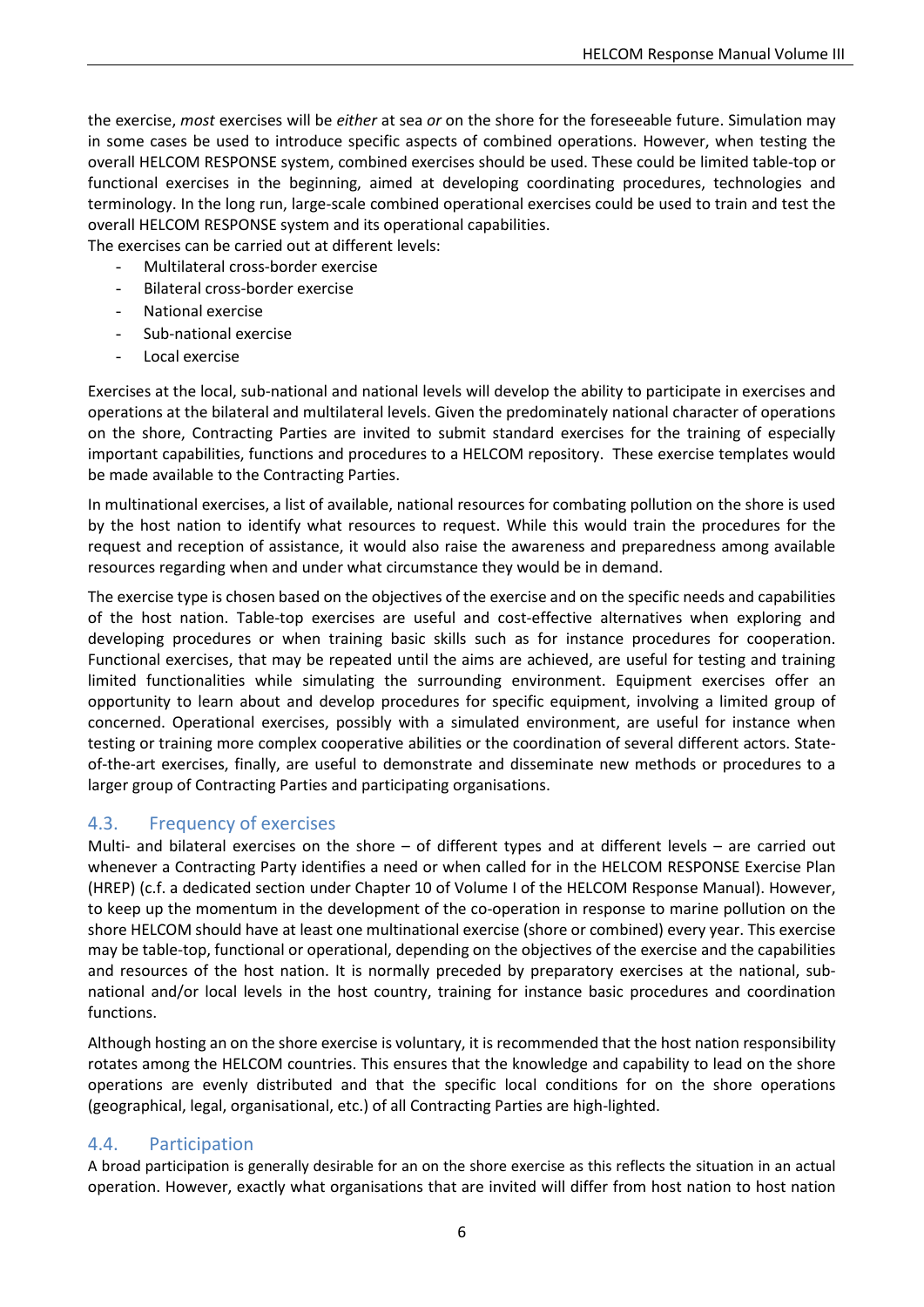depending on available national capabilities and the local administrative and legal frameworks. Furthermore, if the aim of the exercise is narrow, for instance to train a specific function or capability, it may be more appropriate to simulate a number of participants instead.

Oiled wildlife response together with the initial clean-up operations on the shore are important components in most on the shore response operations. In many countries volunteer organisations have a vital role in these tasks. Hence, they need to be included early on in the planning process for on the shore exercises. The potential role of experts, for instance from the European Union, is acknowledged. The exercises need to be designed so that the role of such experts is reflected and possibly included. The experts' role and advice could be simulated or represented by real experts participating in the exercise.

All HELCOM exercises are opportunities to learn. Those Contracting Parties, and those major organisations with roles in combating pollution on the shore, that are not participating in the HELCOM exercise are invited to observe. When possible and appropriate, representatives from other Contracting Parties and from major organisations are also invited to observe non-HELCOM bilateral, national or sub-national on the shore exercises.

To participate in an on the shore exercise present a number of practical challenges, including for instance logistics, customs and clearances. The invitation to participate in an exercise should be sent out at least three months before the start-up meeting in the planning process. If the exercise involves the cross-border transfer of materiel and functions the start-up meeting should be no later than nine months before the start of the exercise.

### <span id="page-9-0"></span>4.5. Planning and evaluation

#### <span id="page-9-1"></span>**Organisation**

The host nation is responsible for the planning and direction of the exercise, with the support from the participating countries and organisations and with the HELCOM RESPONSE Group (possibly represented by a working group) having the final decision on the aims, scenario, and design.

Exercises should be planned as a project with well-defined boundaries and adequate resources. The use of a project management model is recommended.

Several things should be clarified before starting the actual exercise planning, such as:

- mandate
- overall aim
- budget
- resources
- project group/roles for the planning, direction and evaluation of the exercise
- timeframes/duration

The Host Nation is furthermore responsible for compiling an overall exercise report in accordance with section 10.2 in the Manual Vol I.

#### <span id="page-9-2"></span>**Planning process**

Each multilateral and bilateral HELCOM exercise should have clear overall aims stated in the HREP. The exercise planning is based on these overall aims, taking into consideration the needs and aims of the individual participating organisations.

A start-up meeting is held 9 to 12 months ahead of the exercise, depending on its type and size. At this meeting information is given to all exercise participants about the overall aims and other preconditions. The meeting can be carried out via skype or video conferencing to save time and other resources.

Exercise planning is done through a series of one to three (depending on the type and complexity of the exercise) planning conferences. These are prepared and led by the host nation (if a multi- or bilateral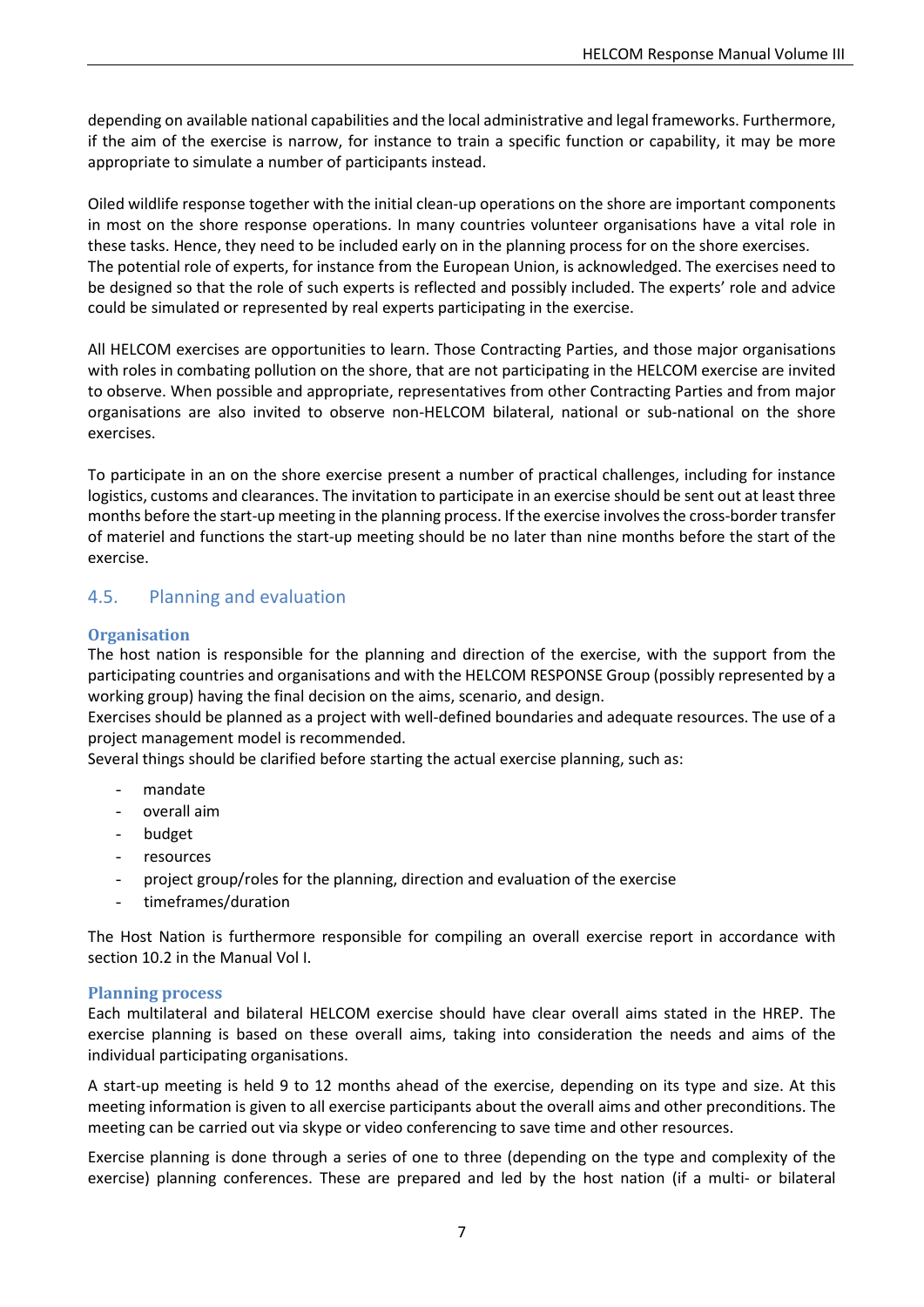exercise). All countries and major organisations that are going to participate in the exercise are invited to the planning conferences. *However, it should be understood and accepted that not all organisations will be able to participate.* In large and complex exercises, the participants in the planning conferences may be divided into working groups focusing for instance on staff exercises, wildlife response exercises etc.

In the first planning conference, the development of the aims/sub-aims of the specific exercise is begun. These aims need to be concrete and measurable/observable, describing what is to be achieved. Each aim has one or several indicators and criteria for success attached to it. Each participating actor is encouraged to develop their own exercise aims. This can be done in-between planning conferences one and two. During that time the lead nation (or a multiorganisational/multinational working group) continues developing the aims, scenario and design of the exercise.

At the second planning conference the aims, including the aims of the participating organisations, are decided. Furthermore, the scenario and exercise design are finalised.

The last planning conference deals with the practical aspects of the exercise, including transports, logistics, timeline of simulated actions/reactions etc. The exercise documentation (exercise plan, exercise management plan, evaluation plan etc.) is finalised.

The planning process above is suited for a large-scale exercise. For smaller exercises, for instance a table-top exercise with a limited scenario, it needs to be revised and down-sized. This can be done by reducing the number of planning conferences, by using telephone video conferences and by compressing the planning timeline.

An especially important aspect in the planning of exercises on the shore are the practical issues regarding cross-border passing, customs, insurances and logistics. These issues are more complex and in many cases more sensitive in operations on the shore than in operations at sea. However, exercises that reflect the potential real needs of the host nation may help pave the way for the request and use of these also in a real crisis situation.

#### <span id="page-10-0"></span>**Evaluation**

Evaluation is a vital tool for determining the fulfilment of the exercise aims but also the efficiency of the exercise. The evaluation provides input for the improvement of the concepts and procedures for response operations as well as for the improvement of the design, planning and direction of future exercises. The conclusions from the evaluation are used to update the HELCOM RESPONSE Manual, including the chapter on exercises, and as an input when discussing aims and design of future exercises.

An Exercise Evaluation Team (EET) is established at the start of the exercise project to form an integral part of the exercise organisation. The EET gives advice on the planning of the exercise, to ensure that the exercise design allows for the measurements and observations needed in the evaluation.

In a national or sub-national exercise, the EET is in most cases made up by national experts and analysts. They normally report to the authority leading the exercise. The host nation is invited to report a summary of the most important lessons and conclusions to the HELCOM RESPONSE Group. In a bi-lateral exercise, the EET is normally made up by representatives from both participating countries.

In a multinational exercise, a multinational EET is preferred. For regularly reoccurring exercises the EET consists of representatives from the preceding, current and succeeding host nation. This will help improving the implementation of conclusions. The EET in a multinational exercise reports to the HELCOM RESPONSE Group.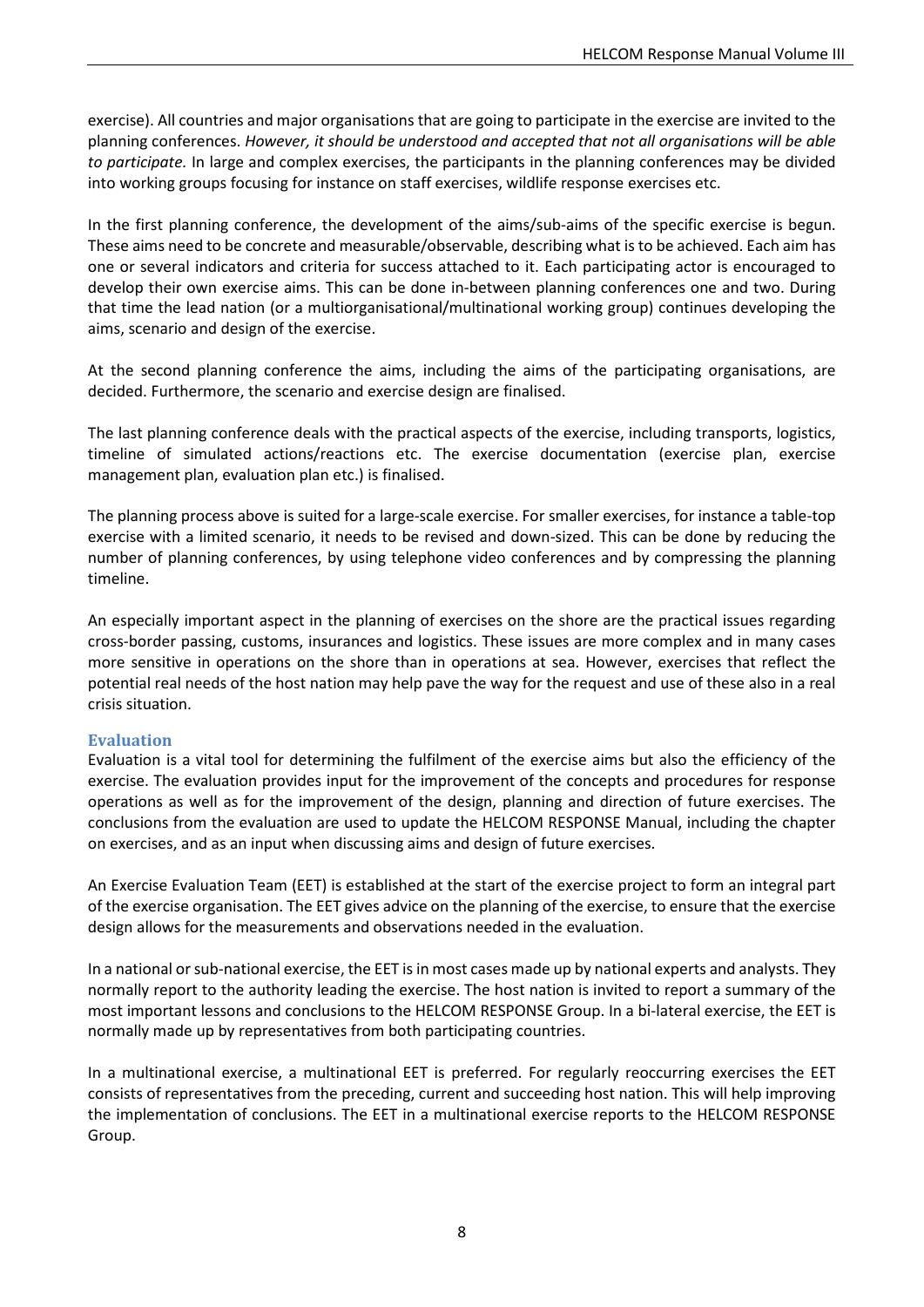Evaluations need to be well prepared. A precondition for good evaluations are well defined aims. Measurement points as well as measurement criteria, based on the indicators of the exercise aims, are analysed and decided in advance by the EET. Generally the evaluation will focus on the exercise sub-aims and on the exercise efficiency.

The EET will have a group of observers following the exercise, observing and measuring the predefined indicators. Furthermore, each exercise should arrange an after-exercise review session for a hot wash-up of comments on both the exercise design and the exercise results. The analysed results from a multinational HELCOM exercise on the shore should be submitted to the HELCOM RESPONSE Group in a written report no later than two months after the end of the exercise.

The report should, as a minimum, cover the following items:

- (1) Description of the exercise
	- aims and sub-aims
	- what strategic development objective(s) it supports
	- scenario
	- design
	- names of participating Parties and organisations with a description of participating units and items from each Party/organisation
	- date and period of exercise
	- a short description of the planning and preparation of the exercise, including relevant references
	- a brief description of the main events and other important factors influencing the exercise (such as for instance weather)
	- a brief description of the resources committed to the different phases of the exercise (planning, execution and evaluation)
- (2) Evaluation design
	- overall focus of the evaluation
	- analysis of the exercise aims, development of indicators and criteria of success, identification of measurement/observation points.

(3) Evaluation of exercise aim

- aim 1
	- o Measurements/observations
	- o Analysis
	- o Conclusions
- aim 2
	- o Measurements/observations
	- o Analysis
	- o Conclusions
- (4) The After Action Seminar

A brief summary of comments received at the After Action Seminar.

- on the planning, preparation, design and direction of the exercise
- on the fulfilment of the aims: were they fulfilled and how/why (why not)
- any other comments of value to the future development of operations and exercises
- (5) Analysis and conclusions
	- fulfilment of the aims, and what remains
	- efficiency of the planning, preparation, design and direction of the exercise
	- analysis of any focus areas especially pointed out by the HELCOM RESPONSE Group and not included in the aims (e.g. command, coordination etc.)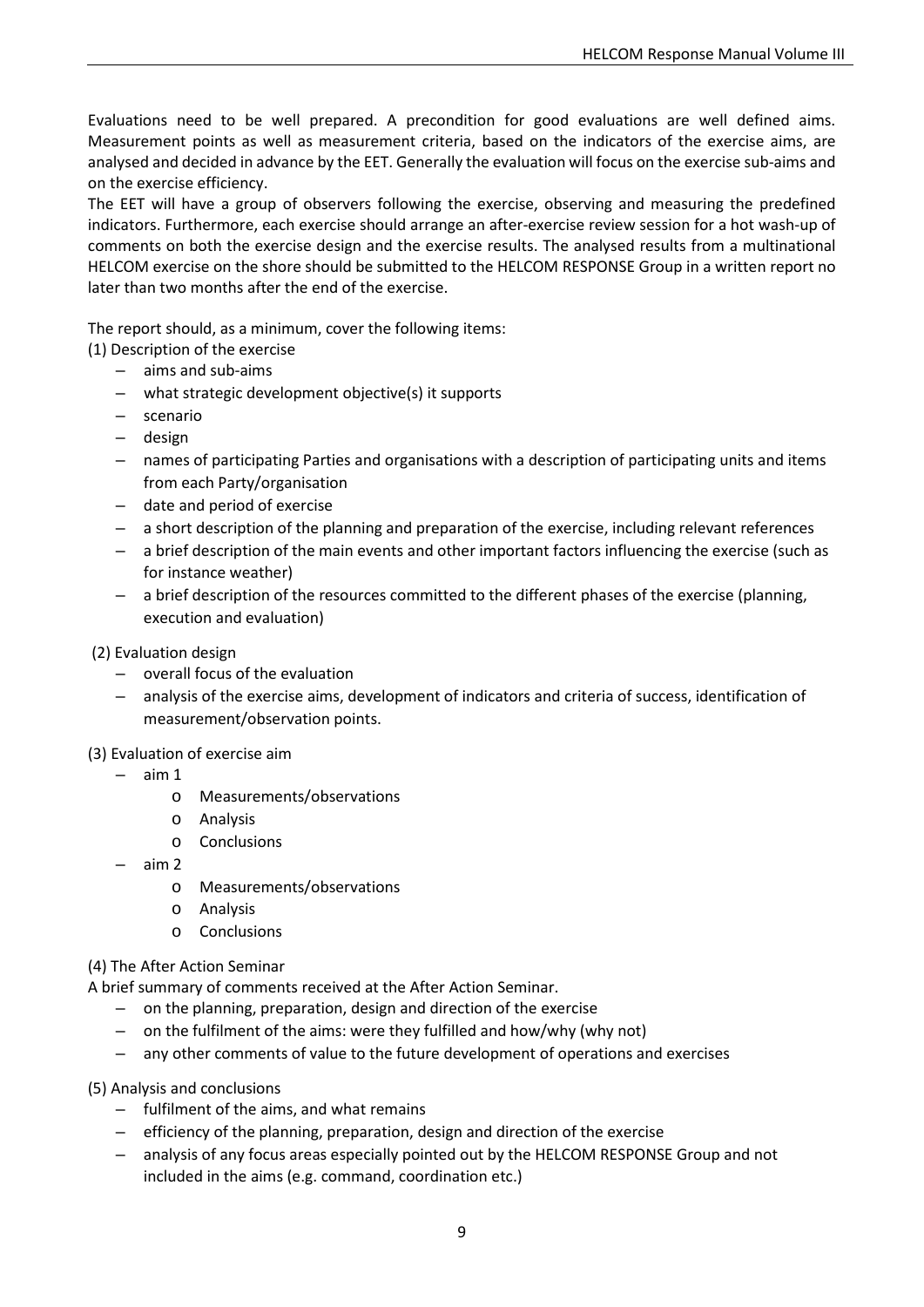- suggestions and recommendations on how to improve exercises in the future
- suggestions and recommendation on how to improve operational procedures and the HELCOM RESPONSE Manual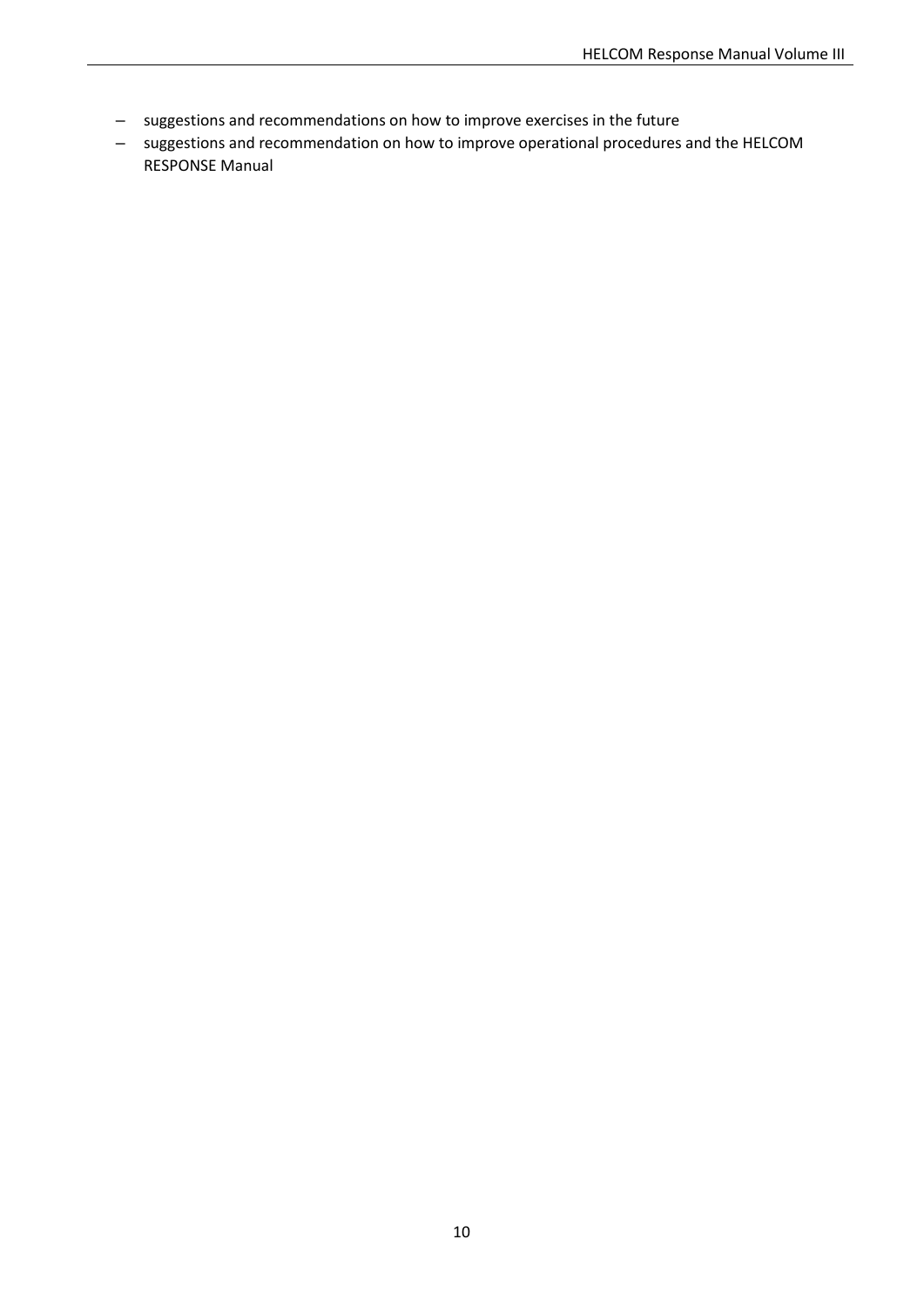# <span id="page-13-0"></span>**Annex 1 List of specialized on shore equipment that can be sent to assist other Contracting Parties.**

#### **ON THE SHORE OIL RECOVERY EQUIPMENT IN DENMARK**

| <b>EQUIPMENT</b>          |                       | <b>TOTAL PRICE</b> | Euro/unit |
|---------------------------|-----------------------|--------------------|-----------|
|                           |                       |                    |           |
| Mechanical recovery       |                       |                    |           |
|                           |                       |                    |           |
| Oil skimmer               | DESTROIL skimmer 210  | 1                  |           |
|                           | KOMARA miniskimmer    | 10                 |           |
|                           | SEA 50 skimmer        | 1                  |           |
|                           | Skimmer head          | 9                  |           |
|                           |                       |                    |           |
| Oil Mop Skimmers          | OILMOP OM 260 DP      | 5                  |           |
|                           |                       |                    |           |
| Coastal boom              |                       |                    |           |
|                           | EXPANDI 25 m          | 17                 |           |
|                           | NOFI 350 EP 25 m      | 125                |           |
|                           | RO-BOOM, COASTAL 80 m | 14                 |           |
|                           | RO-BOOM, OCEAN 200 m  | 3                  |           |
|                           | TROILBOOM 1100 25 mr  | 46                 |           |
| <b>Protection sleeves</b> |                       |                    |           |

### Personnel equipment

### Other

| Oil Containers | 400 ltr container             | x |
|----------------|-------------------------------|---|
|                | 5 m3 float container          |   |
|                | 10 m3 float container         | ર |
|                | 50 m3 float container, DUNLOP |   |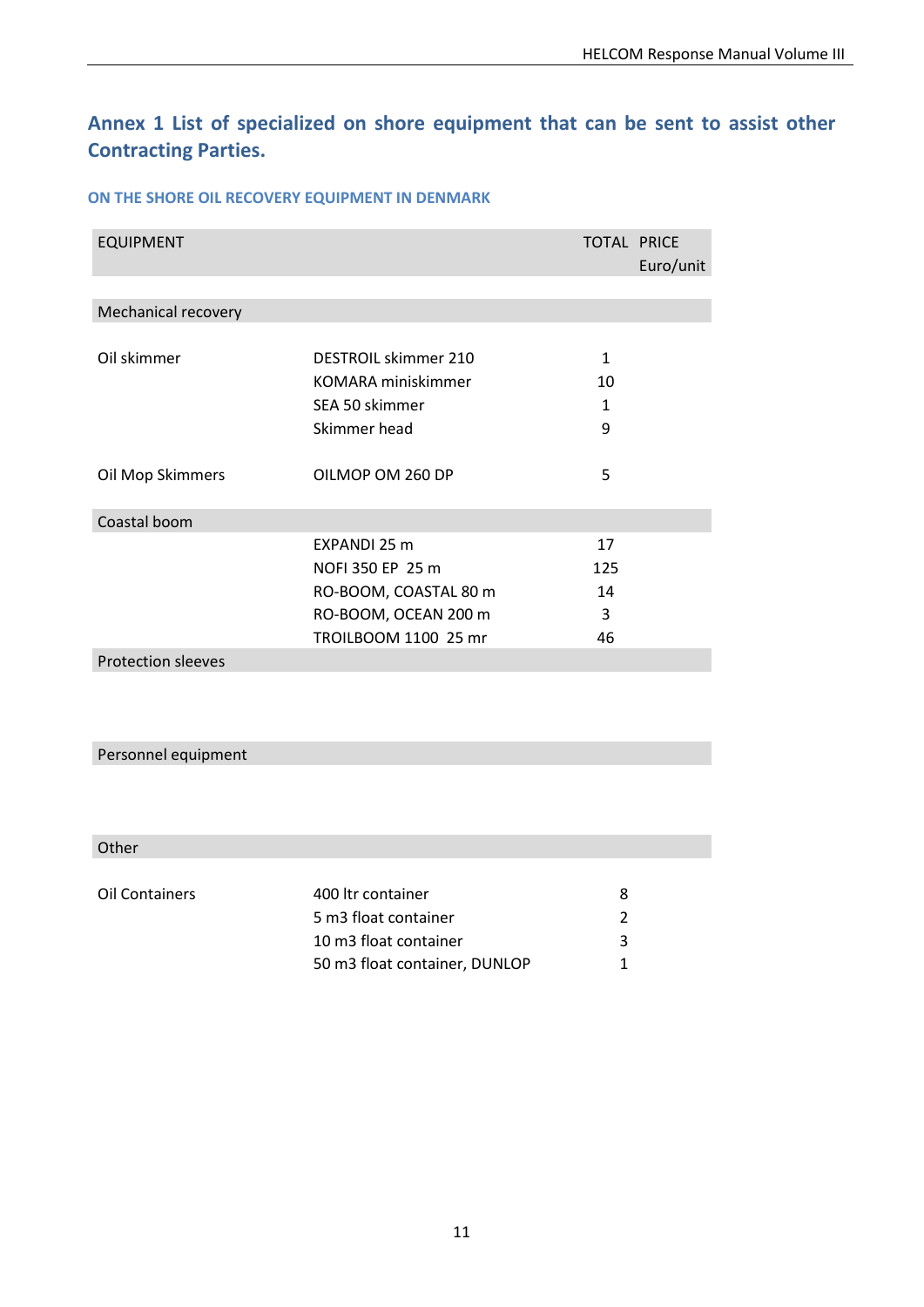### **ON THE SHORE OIL RECOVERY EQUIPMENT IN ESTONIA**

| <b>EQUIPMENT</b>    |                                                                                     | <b>TOTAL PRICE</b> | Euro/unit                  |
|---------------------|-------------------------------------------------------------------------------------|--------------------|----------------------------|
|                     |                                                                                     |                    |                            |
| Mechanical recovery |                                                                                     |                    |                            |
| Oil skimmer         | Free floating skimmer "Minimax" 12 W/S<br>Minimax 20 W/S<br>Minimax 30 W/P          | 7<br>4<br>1        | 35 000<br>50 000<br>60 000 |
|                     | Õli pump GT A30                                                                     | $\mathbf{1}$       |                            |
|                     | Õli pump GT A20                                                                     | 4                  |                            |
| Coastal boom        |                                                                                     |                    |                            |
|                     | The Foam Filled Oil Boom 750mm                                                      | 700 m              | 28 000                     |
|                     | The Foam Filled Oil Boom 500 mm                                                     | 900 m              | 31 500                     |
|                     | Anchoring equipment                                                                 | 85                 | 3 7 4 1                    |
| Personnel equipment |                                                                                     |                    |                            |
|                     | Container with personnel equipment and<br>basic hand tools for 50 persons for 7 day | $\mathbf{1}$       | 50 000                     |
| Other               |                                                                                     |                    |                            |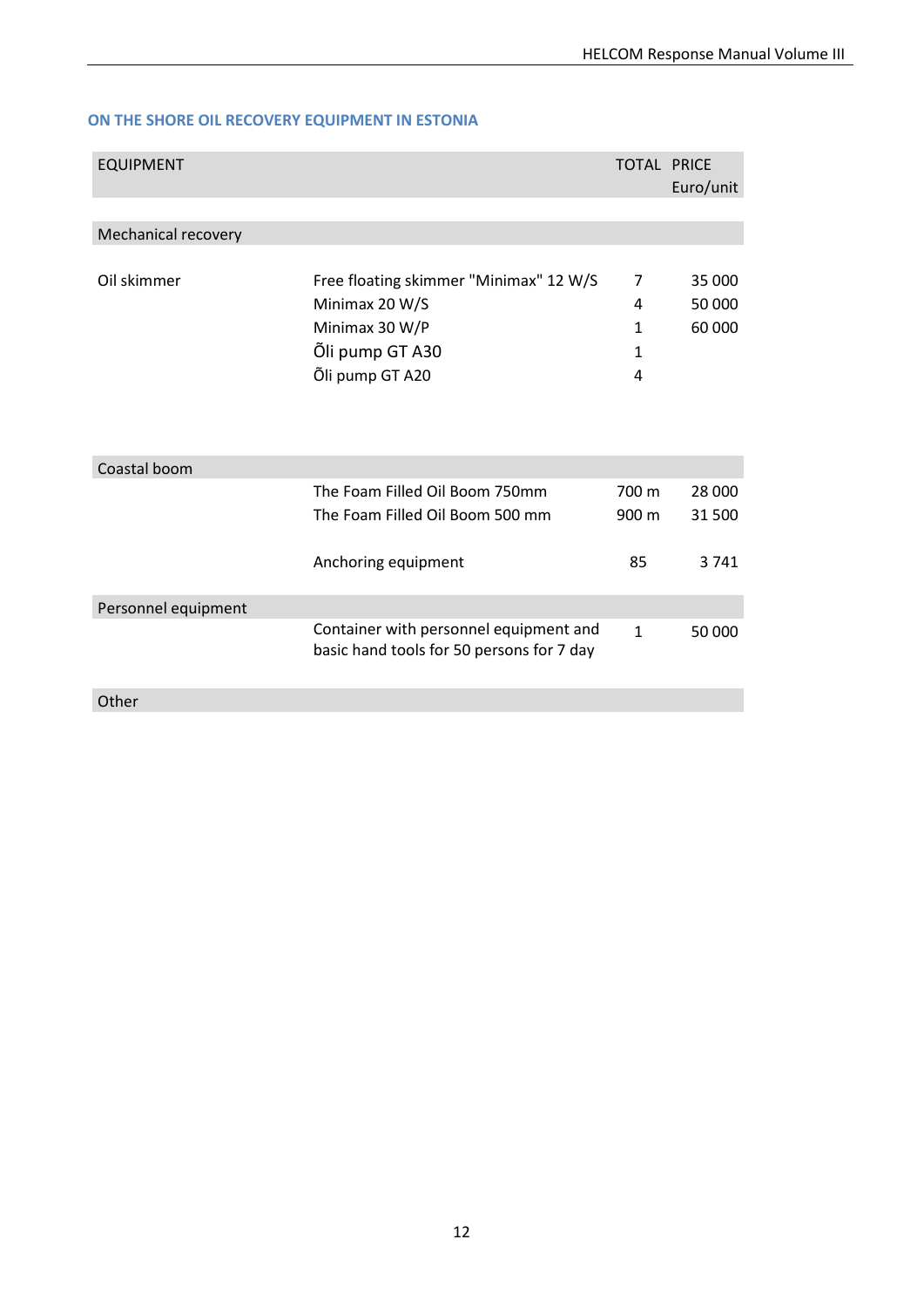#### **ON THE SHORE OIL RECOVERY EQUIPMENT OF EUROPEAN UNION**

Neither the European Commission (DG ECHO) nor the European Maritime Safety Agency (EMSA) has equipment for shoreline response to oil pollution.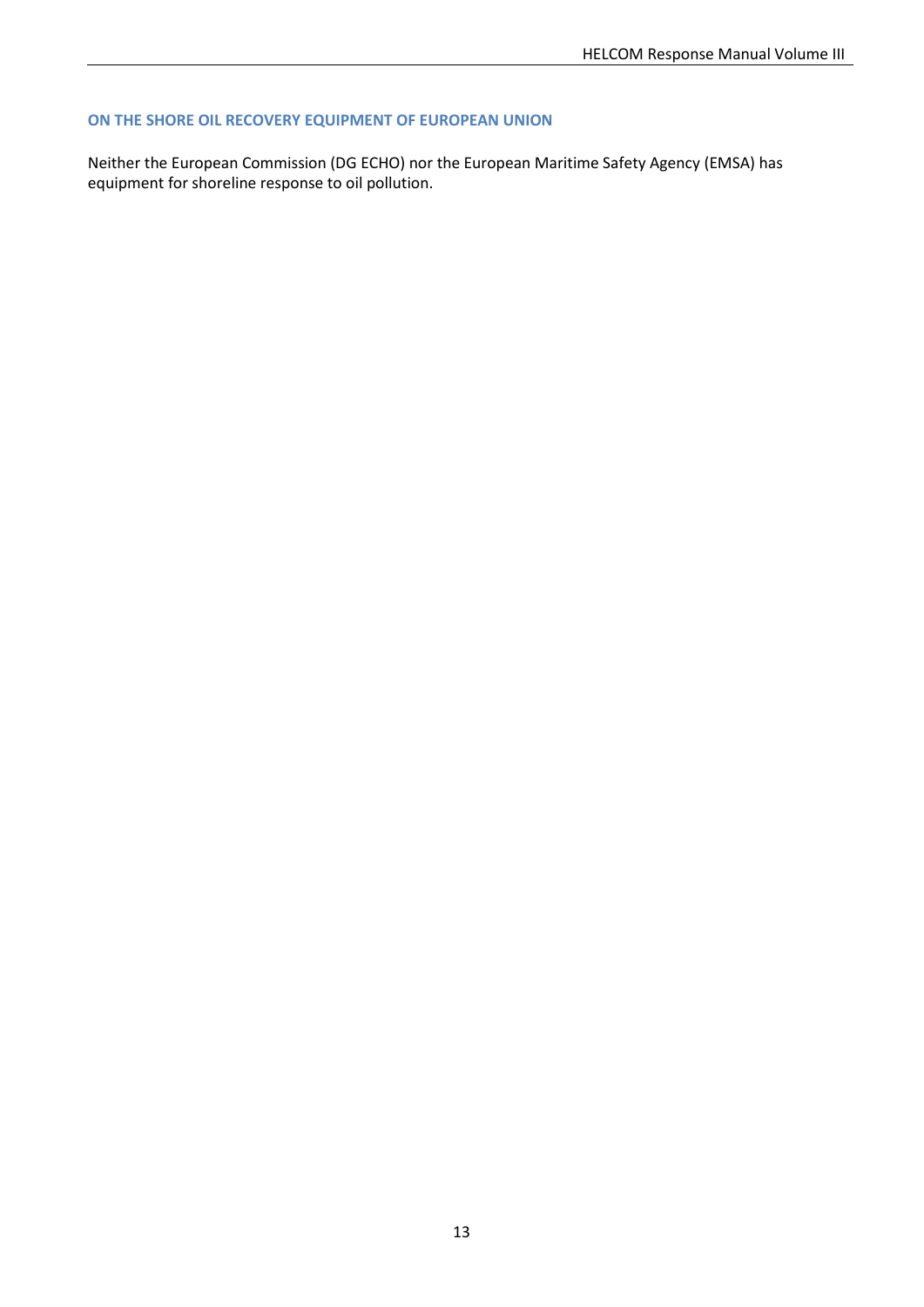#### **ON THE SHORE OIL RECOVERY EQUIPMENT IN FINLAND**

| <b>EQUIPMENT</b>                   |                                                  | <b>TOTAL</b> | <b>PRICE</b><br>Euro/unit |
|------------------------------------|--------------------------------------------------|--------------|---------------------------|
|                                    |                                                  |              |                           |
| Mechanical recovery<br>Oil skimmer |                                                  |              |                           |
|                                    | <b>Skimmer Tarwell BS400</b>                     | 1 pcs        |                           |
|                                    | minimax 25 skimmer                               | 1 pcs        |                           |
|                                    | minimax 50 skimmer                               | 1 pcs        |                           |
|                                    | mobs skimmer, winter collector                   | 1 pcs        |                           |
|                                    | oil recovery bucket OBS                          | 1 pcs        |                           |
|                                    | oil recovery bucket TBS 1500                     | 1 pcs        |                           |
|                                    | komara disk skimmer                              | 3 pcs        |                           |
|                                    | coastal recovery container (minimax 12)          | 4 pcs        |                           |
|                                    | Foxtail skimmer                                  | 4 pcs        |                           |
|                                    | minimax 12 skimmer                               | 4 pcs        |                           |
|                                    | Desmi skimmer                                    | 5 pcs        |                           |
|                                    | miniskimmer BS 400                               | 6 pcs        |                           |
|                                    | oil recovery bucket LRB 150                      | 6 pcs        |                           |
|                                    | mabs skimmer, winter collector                   | 2 pcs        |                           |
|                                    | oil recovery bucket LRB-300                      | 2 pcs        |                           |
|                                    | Rock cleaner brush collector                     | 2 pcs        |                           |
|                                    |                                                  |              |                           |
| <b>Boats</b>                       | Fk class - workboat with recovery equipment      | 24 pcs       |                           |
|                                    | Ek class - workboat with recovery equipment      | 7 pcs        |                           |
|                                    | E or F class workboat without recovery equipment | 33 pcs       |                           |
| Storage                            |                                                  |              |                           |
|                                    | towable 15m3 sacks                               | 3 pcs        |                           |
|                                    | towable 10m3 sacks                               | 11 pcs       |                           |
|                                    | tank, 1m3, plastic                               | 5 pcs        |                           |
|                                    | tank, 2m3, aluminium                             | 4 pcs        |                           |
|                                    | oil sack (600l)                                  | 335 pcs      |                           |
|                                    | tank, 1,5m3, metal frame                         | 3 pcs        |                           |
|                                    | tank, 2m3, aluminium                             | 3 pcs        |                           |
|                                    |                                                  |              |                           |
| Coastal boom                       |                                                  |              |                           |
|                                    | coastal boom 500                                 | 800 m        |                           |
|                                    | coastal boom 900                                 | 8000 m       |                           |
|                                    | Rolate 750                                       | 900 m        |                           |
|                                    | coastal boom 850                                 | 600 m        |                           |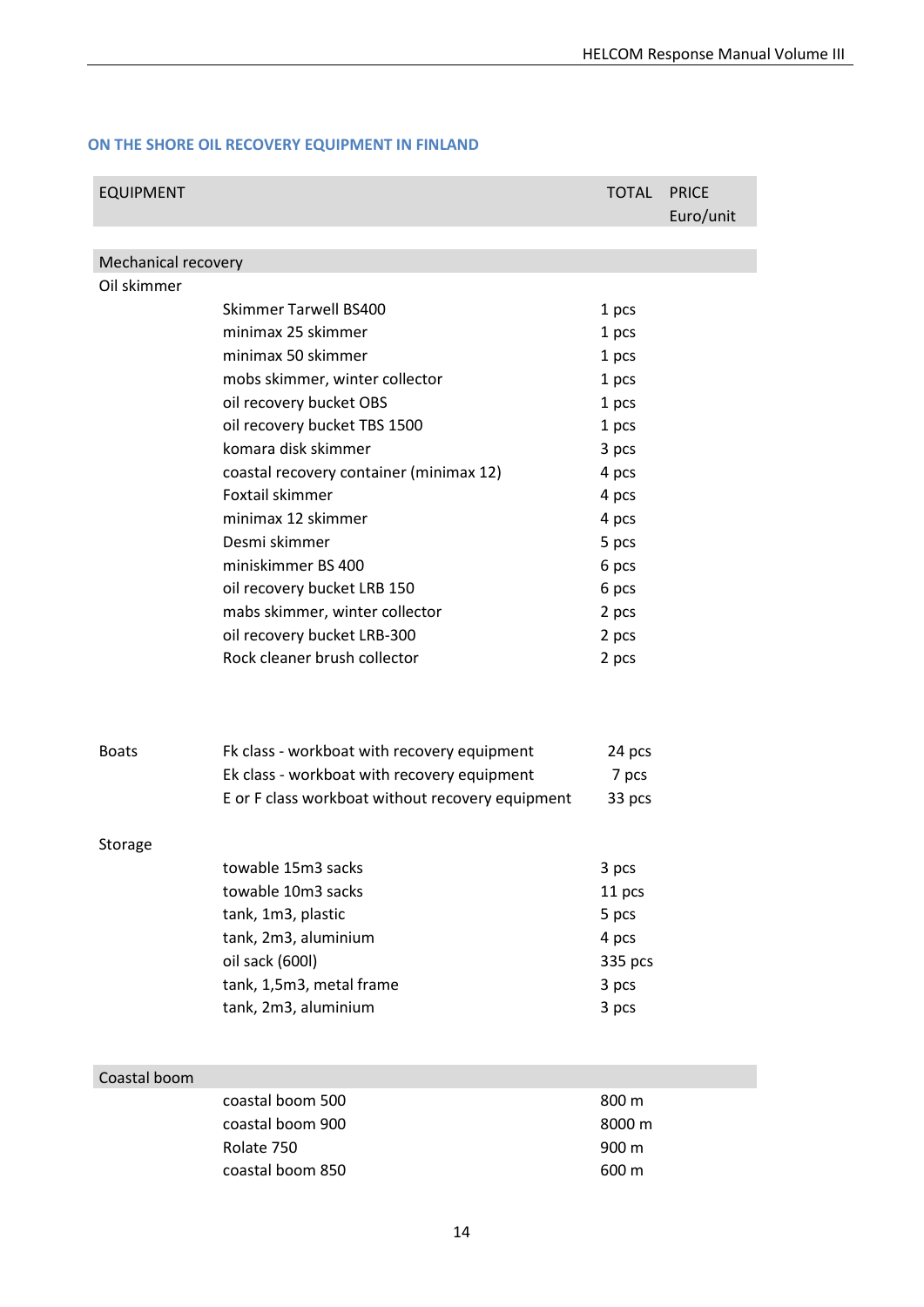| Markleen 900              |                                  | 600 m  |
|---------------------------|----------------------------------|--------|
| boom 700                  |                                  | 625 m  |
| boom 370                  |                                  | 50 m   |
| tate 900                  |                                  | 500 m  |
|                           | Troilboom GB900                  | 500 m  |
|                           | absorbion boom                   | 5500 m |
| boom 750                  |                                  | 450 m  |
| <b>TATE 750</b>           |                                  | 450 m  |
|                           | curtain boom 1100                | 3600 m |
|                           | Sub Rabid 900                    | 300 m  |
| boom 1000                 |                                  | 100 m  |
| <b>AKI 900</b>            |                                  | 1000 m |
| boom 900                  |                                  | 10000m |
|                           | fence boom 1100                  | 1200 m |
|                           |                                  | 12000  |
|                           | coastal boom 1200                | m      |
| boom 350                  |                                  | 125 m  |
| Expandi 1200              |                                  | 1800 m |
| tate 100                  |                                  | 1800 m |
|                           | Rolate sik-sak 900               | 200 m  |
| flexi 1000                |                                  | 250 m  |
|                           | fence boom 1200                  | 2500 m |
| tate 1000                 |                                  | 2700 m |
| lamor 900                 |                                  | 2775 m |
|                           |                                  | 2x150  |
|                           | Nofi Boombag                     | m      |
|                           |                                  |        |
| <b>Protection sleeves</b> |                                  |        |
|                           | coast protection fabric          | 1500 m |
|                           | absorbion pellets                | 70 m3  |
|                           |                                  |        |
| Personnel equipment       |                                  |        |
|                           | Equipment container 100 persons  | 1 pcs  |
|                           | Equipment container 25 persons   | 1 pcs  |
|                           |                                  |        |
| other                     |                                  |        |
| oil separator             |                                  | 1 pcs  |
| steambox                  |                                  | 1 pcs  |
|                           | towable container, 100m3         | 1 pcs  |
|                           | Oilseparator 10m3                | 2 pcs  |
|                           | Oilseparator 5m3                 | 2 pcs  |
|                           | Recovery container               | 2 pcs  |
|                           | Recovery container with TATE etc | 2 pcs  |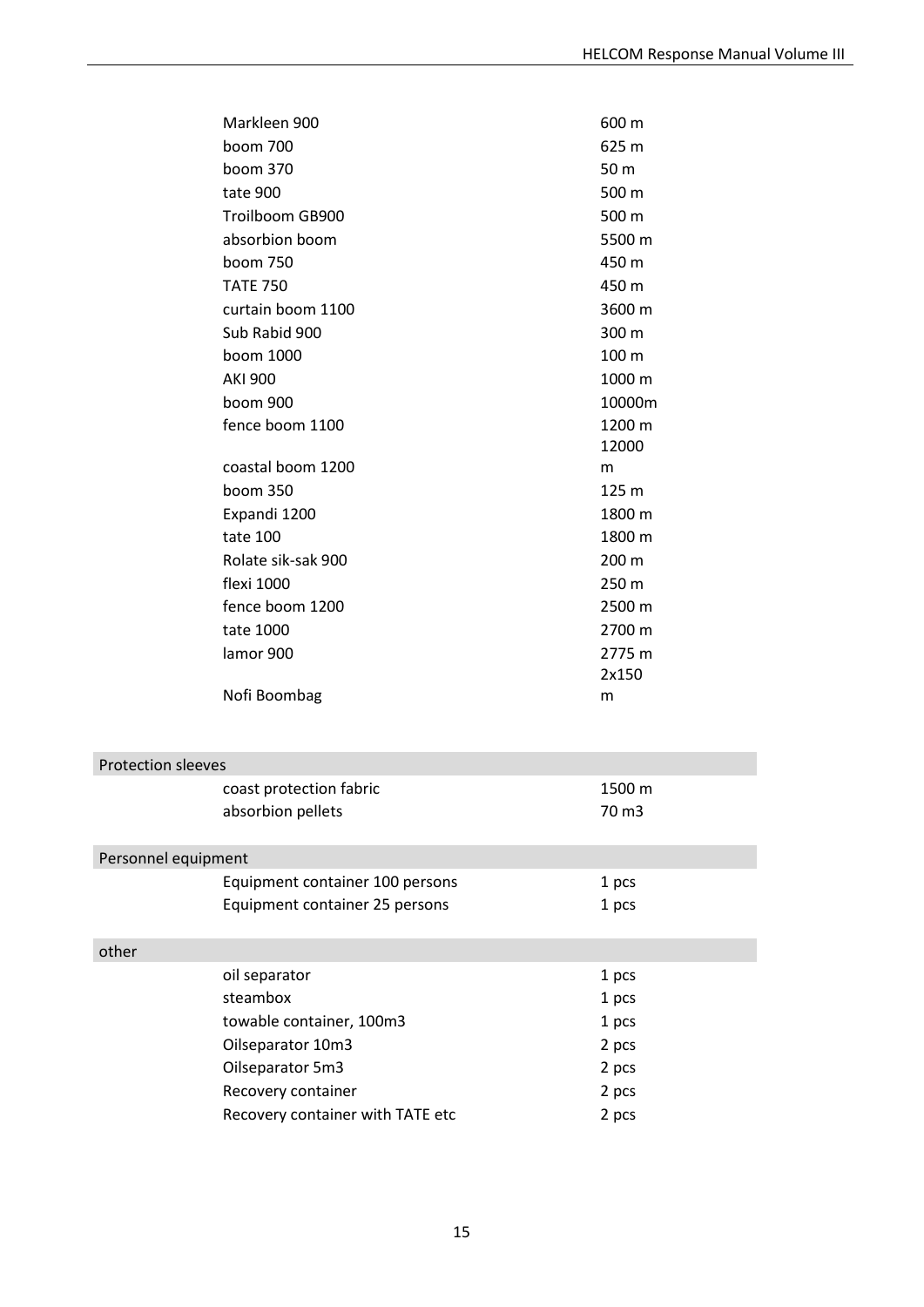### **ON THE SHORE OIL RECOVERY EQUIPMENT IN GERMANY**

| <b>EQUIPMENT</b>       |                                                                                                            | <b>TOTAL</b>   | <b>PRICE</b><br>Euro/unit |
|------------------------|------------------------------------------------------------------------------------------------------------|----------------|---------------------------|
| Mechanical recovery    |                                                                                                            |                |                           |
|                        |                                                                                                            |                |                           |
| Oil skimmer            | Foxtailskimmer on trailer with diesel<br>engine                                                            | 17             |                           |
|                        | Floating suction shovel, used with<br>hose pump                                                            | 58             |                           |
|                        | Foilex TDS 200 pump skimmer, with<br>diesel-hydraulic power pack, hose<br>reel 50m                         | 2              |                           |
|                        | GT 180 pump skimmer, with diesel-<br>hydraulic power pack, hose reel 50m                                   | 9              |                           |
|                        | Foilex Mini Skimmer, used with hose<br>pump                                                                | 10             |                           |
|                        | Lamor LWS 50 pump skimmer, with<br>diesel-hydraulic power pack, hose<br>reel 50m                           | 3              |                           |
|                        | Brush-adaptor for GT 185<br>Walosep W1 pump skimmer, with<br>diesel-hydraulic power pack, hose<br>reel 50m | 3              |                           |
|                        | Weir Skimmer "Öltrog Maxi", used<br>with hose pump                                                         | 23             |                           |
| Water injection flange | Lamor water injection flange DN 100                                                                        | 3              |                           |
| Hoses                  | Hose adaptors for vacuum trucks                                                                            | 10             |                           |
|                        | Oil hose, DN 50, 50m in box                                                                                | 22             |                           |
|                        | Oil hose for vacuum truck, DN 75,<br>50m, with adaptors                                                    | $\overline{7}$ |                           |
| Vacuum tanks           | Vakuum tank for Hägglunds multilift<br>system, with diesel engine, F8083A                                  | 7              |                           |
|                        | Vakuum tank for Hägglunds multilift<br>system, with diesel engine, ASA 1000                                | 7              |                           |
| ATV                    | Polaris Ranger 800 HD with trailer                                                                         | 3              |                           |
|                        | Argo Avenger with trailer                                                                                  | 3              |                           |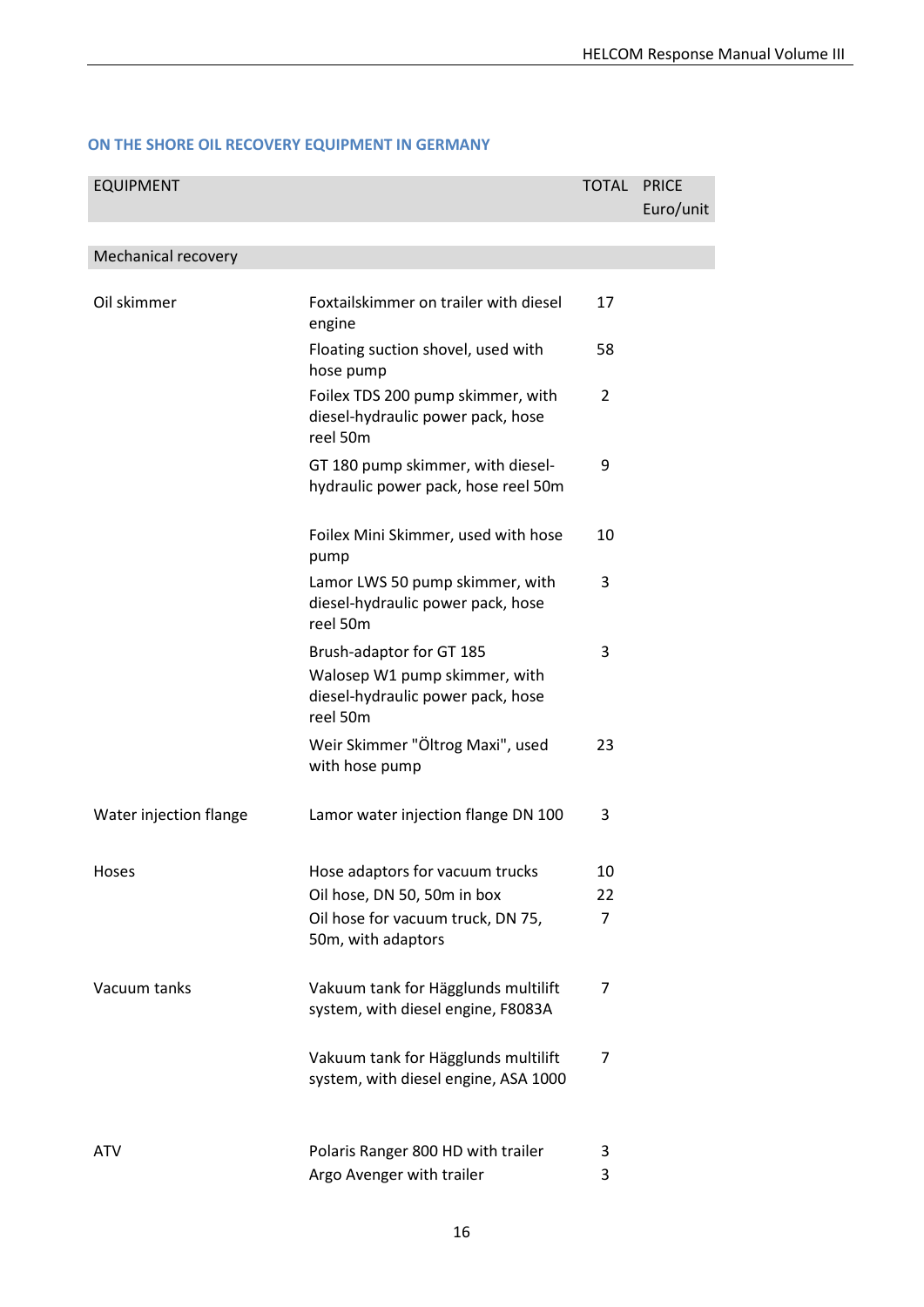|                 | All terrain fork lift - Moffet M8                                                 | 17             |
|-----------------|-----------------------------------------------------------------------------------|----------------|
|                 | Hägglunds all terrain vehicle, chain<br>driven                                    | 14             |
|                 | Hägglunds multilift container with<br>crane                                       | 14             |
|                 | Hägglunds multilift container for<br>transportation and swimming                  | 28             |
|                 | Hägglunds multilift container for<br>transportation                               | 42             |
|                 | All terrain truck TATRA Phoenix with<br>crane an multilift system, payload<br>17t | 3              |
| <b>Boats</b>    | Aluminium boat Faster 650 CAT on<br>trailer                                       | 9              |
|                 | Sea How Mini Bagger, Sweeping arm<br>for Faster 650 CAT                           | 9              |
| Pumps           | Transfer pump (archimedic screw) -<br>Wangen 80.3                                 | 5              |
|                 | Transfer pump (archimedic screw) -<br>Wangen 90.3                                 | $\overline{2}$ |
|                 | Transper pump (lobe pump) - Börger<br><b>FL 518</b>                               | 2              |
|                 | Peristaltic/hose pump with diesel<br>engine DEPA/ELRO M20D, DN 50                 | 39             |
| Storage tanks   | Flexible foldable fluid container 15m <sup>3</sup>                                | 82             |
|                 | Flexible foldable fluid container 7m <sup>3</sup>                                 | 15             |
|                 | Flexible foldable fluid container 10m <sup>3</sup>                                | $\overline{2}$ |
| Coastal boom    |                                                                                   |                |
| Absorbent       | Absorbentboom with skirt, 100m                                                    | 1.100m         |
|                 | Absorbentboom, 100m                                                               | 1.800m         |
| Inflatable      | RO-Boom 1000, inflatable, 100m                                                    | 400m           |
|                 | Hydrotechnik 850 LI, inflatable,<br>100m                                          | 2.600m         |
| Solid flotation | Balear 333, solid flotation, 100m                                                 | 1.800m         |
|                 | Balear 323, solid flotation, 100m                                                 | 925m           |
|                 | Hydrotechnik HT 900, solid flotation,<br>100m                                     | 1.600m         |

Finnboom 900, solid flotation, 100m 400m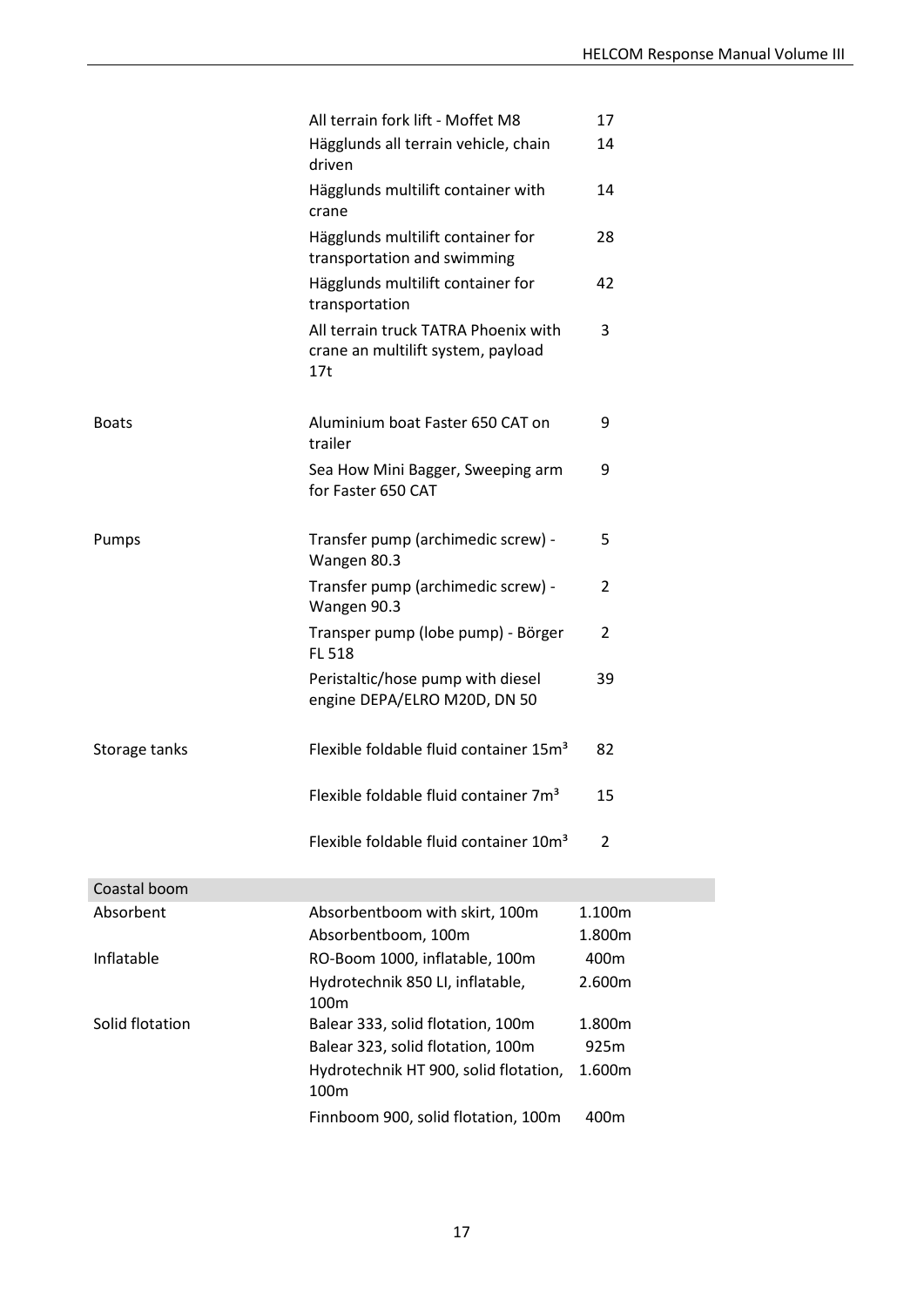|                                | Hydrotechnik HT 600, solid flotation,<br>100m                                      | 600m           |
|--------------------------------|------------------------------------------------------------------------------------|----------------|
|                                | Flexiboom MP 900, solid flotation,<br>100 <sub>m</sub>                             | 400m           |
| Beach sealing boom             | Beach sealing boom, inflatable,<br>100m                                            | 930m           |
| Transportation                 |                                                                                    |                |
| <b>Trailer</b>                 | 20 ft container for transportation of<br>mechnical shoreline clean-up<br>equipment | 12             |
| <b>Trailer</b>                 | Trailer for 20 ft container                                                        | 10             |
|                                | Trailer with multilift system                                                      | $\overline{2}$ |
| Personnel protection equipment |                                                                                    |                |
|                                | 20 ft container with personnel<br>equipment for 50 persons and basic<br>hand tools | 11             |
| Other                          |                                                                                    |                |
| Mobile road                    | Mobile road 200m                                                                   | 11             |
|                                | Illumination set of two powermoon                                                  | 20             |
| Handheld radio                 | Wireless handheld radio (digital)                                                  | 116            |
| High pressure cleaner          | High pressure cleaner on trailer with<br>water tank                                | 14             |
|                                | High pressure cleaner in frame                                                     | 15             |
| Power packs                    | Trailer with electricity generator<br>powered by a diesel engine                   | 10             |
|                                | Diesel-hydraulik power pack to<br>operate skimmers or pumps                        | 6              |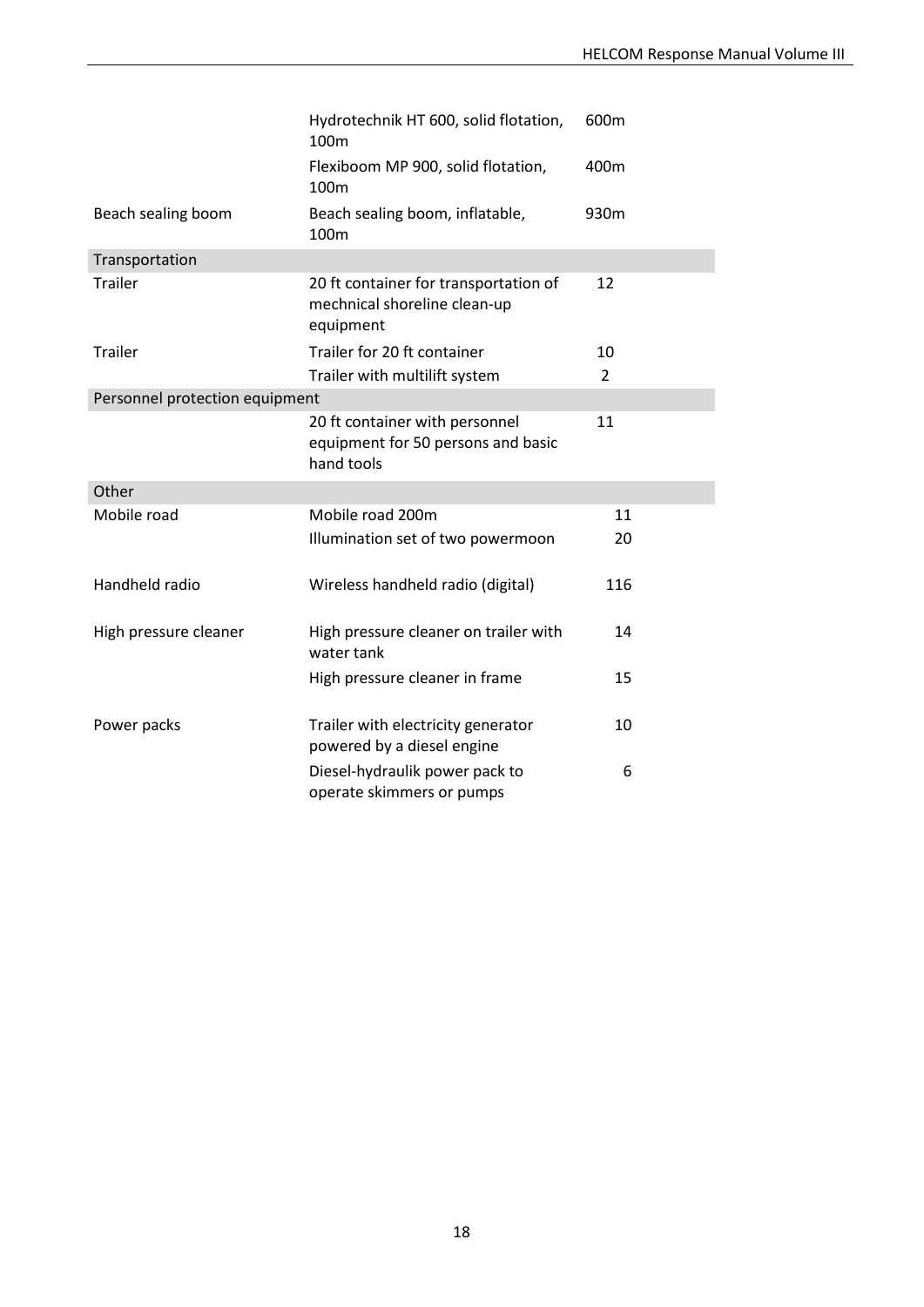### **ON THE SHORE OIL RECOVERY EQUIPMENT IN LATVIA**

| <b>EQUIPMENT</b>                                        |                                     | <b>TOTAL PRICE</b> |                |
|---------------------------------------------------------|-------------------------------------|--------------------|----------------|
|                                                         |                                     |                    | Euro/1<br>unit |
|                                                         |                                     |                    |                |
| Mechanical recovery                                     |                                     |                    |                |
|                                                         |                                     |                    |                |
| Oil skimmer                                             | <b>Storz C-Ms</b>                   | 3                  | 8 5 0 0        |
|                                                         | DESMI RO-CLEAN OM 140 D             | 4                  | 10 000         |
| Movable reservoir for chemicals<br>The kit of chemicals |                                     | 10                 | 3 0 0 0        |
| collection                                              |                                     | 15                 | 5 0 0 0        |
| The pump of chemicals                                   | GUP 3-1.5                           | $\overline{2}$     | 7500           |
|                                                         | <b>TUP 3 -1.5C</b>                  | 3                  | 6 500          |
|                                                         | AP 12                               | 5                  | 3 0 0 0        |
|                                                         | Albert Ziegler                      | 5                  | 2 500          |
| <b>Boats</b>                                            | Aluminium boat                      | 3                  | 23 000         |
|                                                         |                                     |                    |                |
| Boom absorbtion                                         |                                     |                    |                |
|                                                         | SPC ENV 810, meters                 | 1500               | 1500           |
|                                                         | Absorbents International, meters    | 2784               | 1750           |
|                                                         | Sancosorb, meters                   | 100                | 2 3 0 0        |
| Oil product collecting container with equipment:        |                                     | $\mathbf{1}$       | 111 400        |
|                                                         | Special container from metal        |                    |                |
|                                                         | Containtment boom, meter            | 200                |                |
|                                                         | Absorbtion boom, metre              | 100                |                |
|                                                         | Oil skimmer DESMI                   | $\mathbf{1}$       |                |
|                                                         | Husky portable self supporting tank | $\mathbf{1}$       |                |
|                                                         | <b>DESMI Troiltank 2000</b>         | $\mathbf{1}$       |                |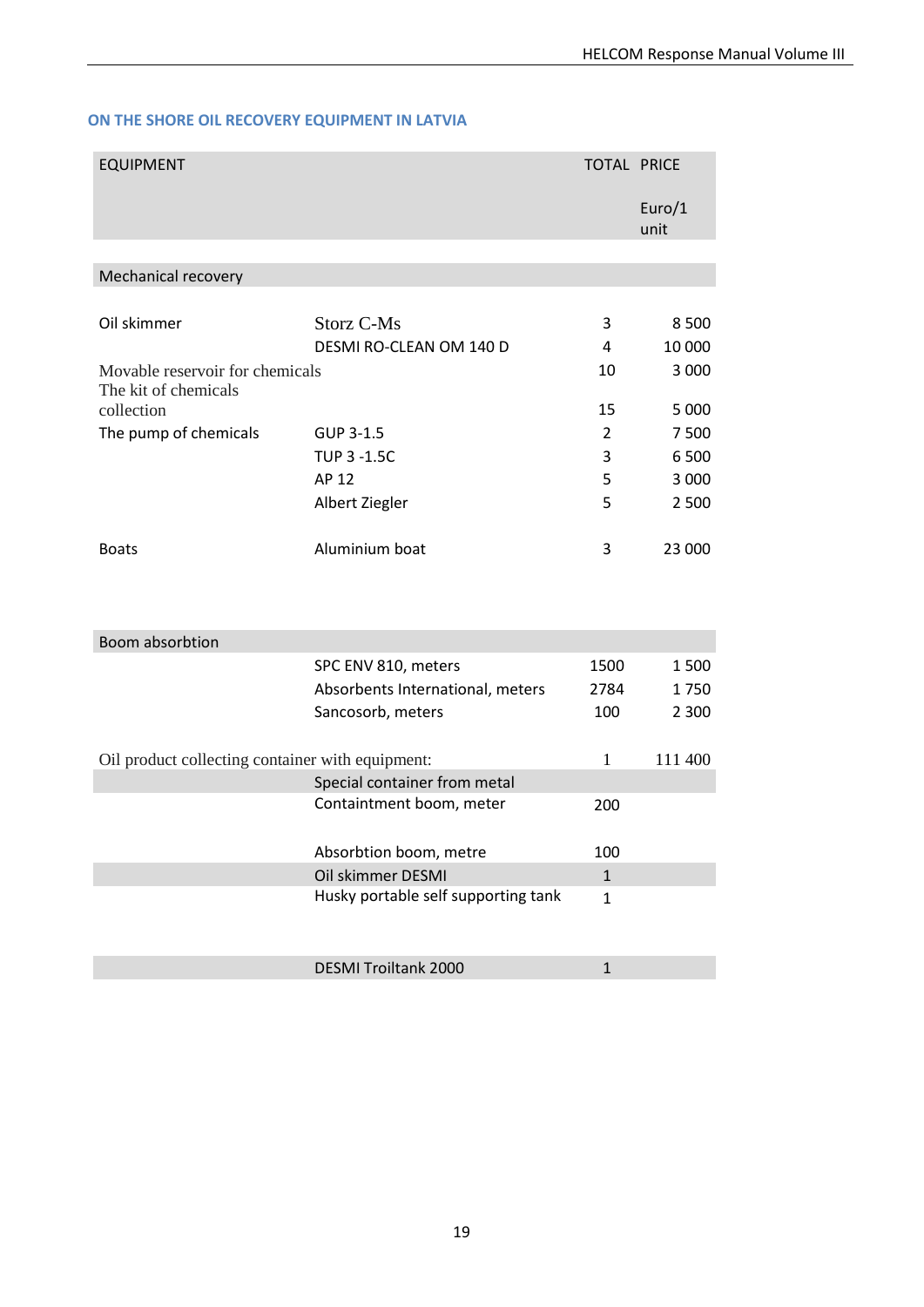### **ON THE SHORE OIL RECOVERY EQUIPMENT IN LITHUANIA**

Information could not be delivered.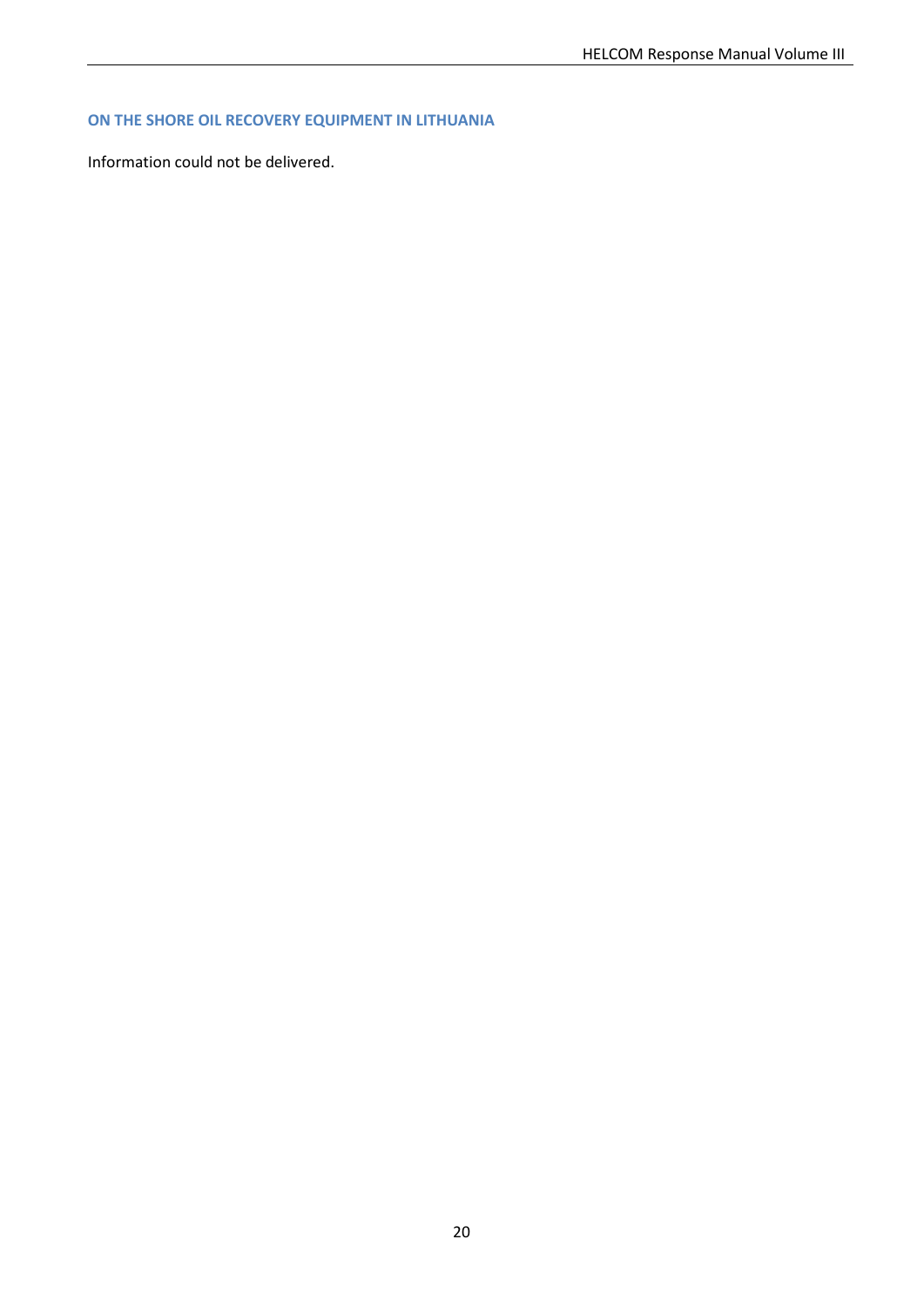#### **ON THE SHORE OIL RECOVERY EQUIPMENT IN POLAND**

#### Note:

1. The equipment listed below is owned by the SAR Service, and it is intended to be used on coastal waters in order to support from the sea and top up the operations of Crisis Management services conducting the clean-up operations on the shore.

2. The SAR Service has no procedures for sending shoreline equipment internationally, so there is no information on prices to be included on the list. Each request would have to be calculated individually taking into account the logistics of shipping to the requesting country.

| <b>EQUIPMENT</b>          |                                              | <b>TOTAL PRICE</b> |           |
|---------------------------|----------------------------------------------|--------------------|-----------|
|                           |                                              |                    | Euro/unit |
|                           |                                              |                    |           |
| Mechanical recovery       |                                              |                    |           |
| Oil skimmer               |                                              |                    |           |
|                           | Desmi Ro-Mop OM 140                          | 8 pcs              |           |
|                           | Vikoma Komara 12k disc                       | 3 pcs              |           |
|                           | Lamor Minimax 12 brush                       | 1 pcs              |           |
|                           | Lamor Minimax 30 brush                       | 1 pcs              |           |
|                           |                                              |                    |           |
| Storage                   |                                              |                    |           |
|                           | FastTank Portable PVC Tank, 5m3              | 20 pcs             |           |
|                           | Towable Rubber Desmi RoTank 10m3             | 7 pcs              |           |
|                           | Towable Rubber Desmi RoTank 50m3             | 2 pcs              |           |
|                           | Towable PVC Markleen Tank 25m3               | 1 pcs              |           |
|                           |                                              |                    |           |
| Coastal boom              |                                              |                    |           |
|                           | 1100mm Expandi self inflatable oil boom      | 800m               |           |
|                           | 900mm Lamor HDB rubber oil boom              | 300m               |           |
|                           | 900mm Desmi Troilboom GP900 oil boom         | 2400m              |           |
|                           | 750mm Flexi oil boom                         | 150m               |           |
|                           |                                              |                    |           |
| <b>Protection sleeves</b> |                                              |                    |           |
|                           | none                                         |                    |           |
|                           |                                              |                    |           |
| Personnel equipment       |                                              |                    |           |
|                           | oil protection suit                          | 250                |           |
|                           |                                              | pcs                |           |
| Other                     |                                              |                    |           |
|                           | Elastec MiniVac Portable Vaccum Unit         | 1 pcs              |           |
|                           | Elastec SmartAsh Incinerator (barell burner) | 1 pcs              |           |
|                           | Desmi ScanTrawl Mini                         | 8 pcs              |           |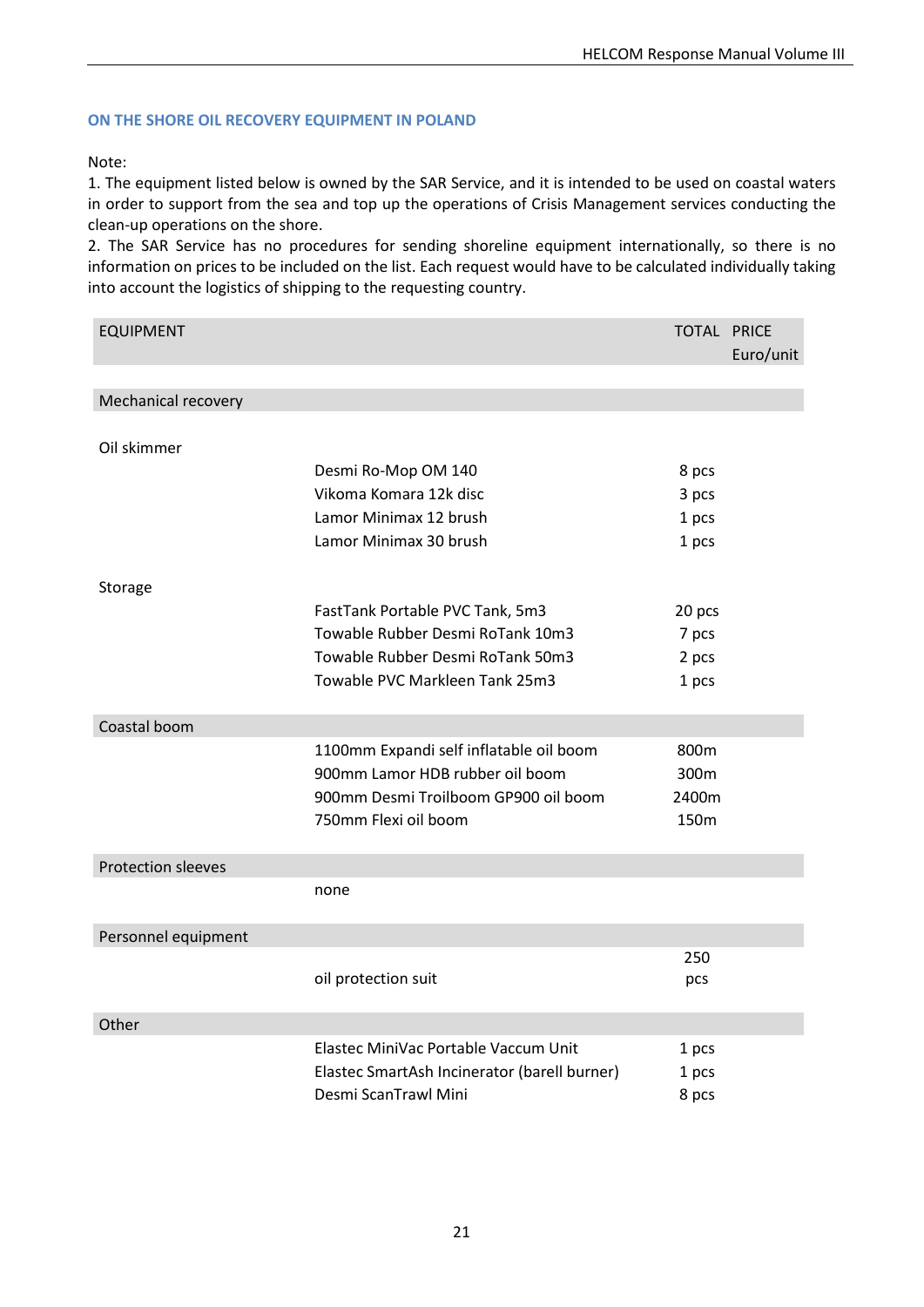### **ON THE SHORE OIL RECOVERY EQUIPMENT IN RUSSIA**

Information could not be delivered.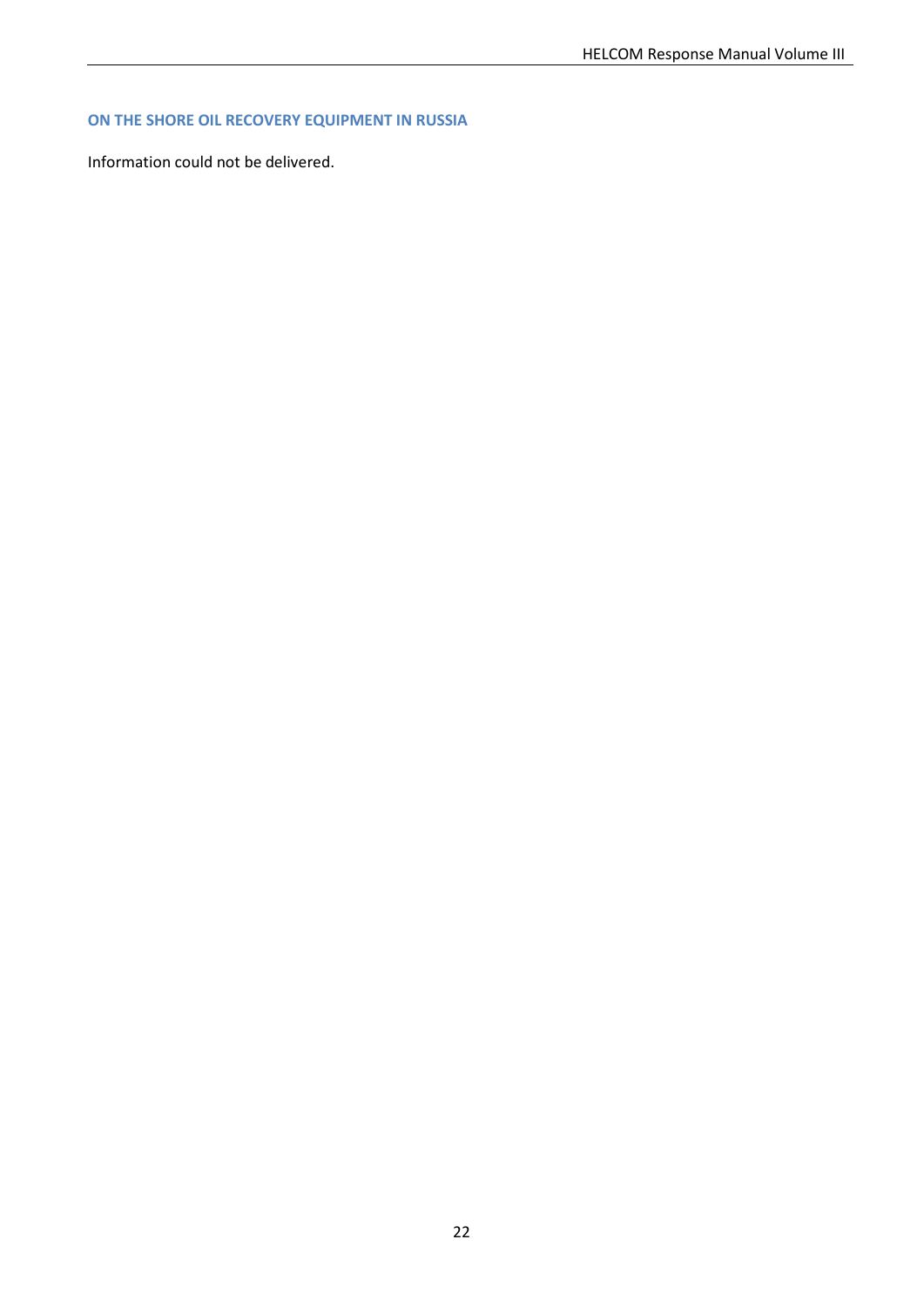### **ON THE SHORE OIL RECOVERY EQUIPMENT IN SWEDEN**

| <b>EQUIPMENT</b>          |                                                                                     | TOTAL          | <b>PRICE</b><br>Euro/unit |  |
|---------------------------|-------------------------------------------------------------------------------------|----------------|---------------------------|--|
|                           |                                                                                     |                |                           |  |
| Mechanical recovery       |                                                                                     |                |                           |  |
|                           |                                                                                     |                |                           |  |
| Oil skimmer               | Unisep F560S                                                                        | 6              | 20 000                    |  |
|                           | Multiskimmer MS10                                                                   | 6              | 26 700                    |  |
|                           | Sala roll pump                                                                      | 6              | 23 400                    |  |
|                           | Vicoma transferpump                                                                 | 2              | 11 200                    |  |
|                           | Adomat transferpump V190 D Lobe                                                     | $\overline{2}$ | 11 200                    |  |
|                           | <b>Brushskimmer Lamour</b>                                                          | 2              | 20 000                    |  |
| ATV                       | Polaris 6x6 with boogietrailer                                                      | $\overline{2}$ | 14 500                    |  |
| <b>Boats</b>              | Aluminium boat 600 on trailer                                                       | 1              | 33 400                    |  |
|                           | Aluminium boat 520 on trailer                                                       | 2              | 28 900                    |  |
|                           | Motorised aluminium working platform                                                | 6              | 7800                      |  |
| Coastal boom              |                                                                                     |                |                           |  |
|                           | 750mm oil boom, 100 meters                                                          | 2              | 7 900                     |  |
|                           | 500mm oil boom, 100 meters                                                          | 4              | 7400                      |  |
|                           | 350mm oil boom, 100 meters                                                          | 1              | 6800                      |  |
|                           | Anchoring equipment                                                                 | 12             | 500                       |  |
| <b>Protection sleeves</b> |                                                                                     |                |                           |  |
|                           | 1 20 ft container with 2700 meters of<br>protection sleeves for shore protection    | 1              | 53 400                    |  |
|                           | Personnel equipment                                                                 |                |                           |  |
|                           | 120 ft container with personnel<br>equipment for 50 persons and basic hand<br>tools | 1              | 44 500                    |  |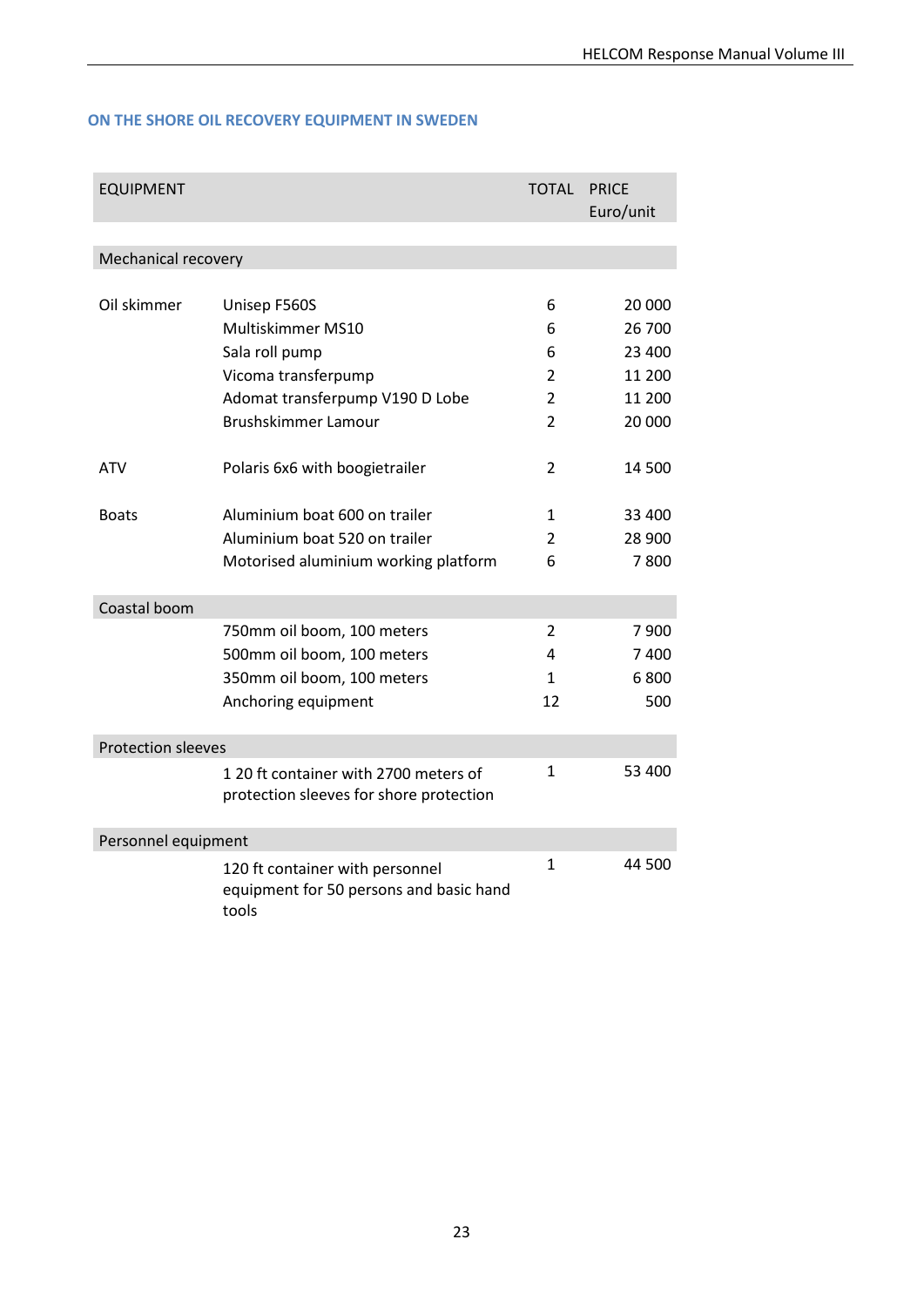### **Annex 2 Country fact sheets**

Country fact sheet includes static information (items 1-7) and accident specific information (item 8).

In the accident specific part following information should be included

Updated emergency situation

- Brief description of the situation: What are the problems? International teams already in the country?
- Safety and security. (Specific hazards)

National disaster response structure

- Brief description of the response structure. From national, regional down to local emergency command and control structure
- Communication
- Coordination system of the international assistance

<span id="page-26-0"></span>Other specific information

- Other specific information for instance if there are any sensitive issues (political, financial, cultural or religious)
- Relevant web resources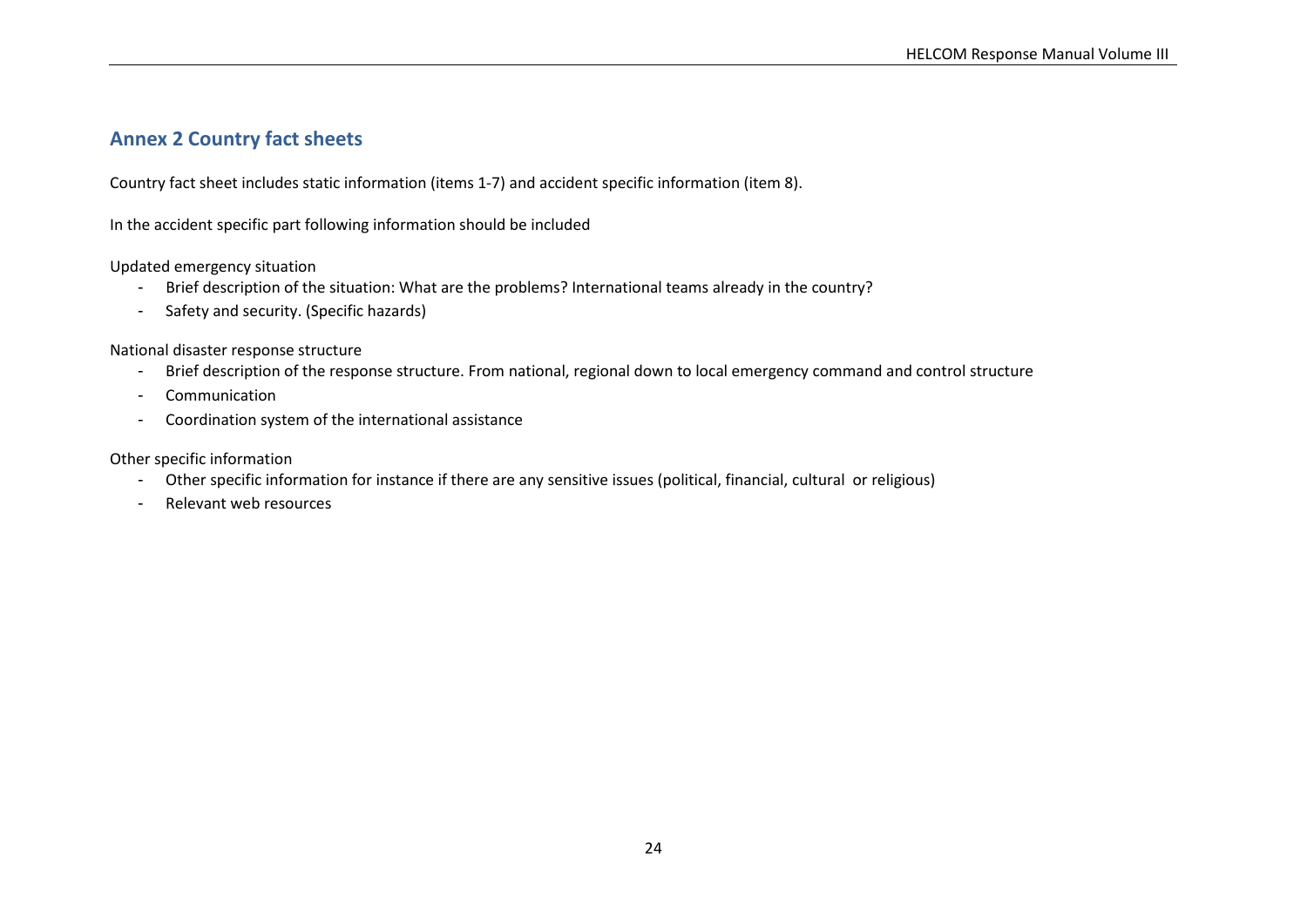# Denmark

| 1. | <b>Country</b>                                  | Denmark                                                                                                                                                                                                           |  |
|----|-------------------------------------------------|-------------------------------------------------------------------------------------------------------------------------------------------------------------------------------------------------------------------|--|
|    | <b>Authority</b>                                | Ministry of Defence                                                                                                                                                                                               |  |
| 2. | Type of capacity                                | Marine pollution Capacity Shoreline                                                                                                                                                                               |  |
| 3. | <b>General Handling</b><br>requests             | DEMA is the Danish National Focal Point for international Shoreline response. DEMA has a 24/7 duty officer.                                                                                                       |  |
| 4. | <b>Financial and logistical</b><br>arrangements | DEMA has no budget for international operations and all expenses must be covered externally. Generally all costs<br>associated with the operation are expected to be covered by the nation requesting assistance. |  |
| 5. | Time of availability for<br>departure           | Approximately 12 hours after the acceptance of the offer                                                                                                                                                          |  |
| 6. | <b>Location of asset</b>                        | Thisted, Herning, Haderslev, Naestved and Bornholm                                                                                                                                                                |  |
|    | <b>Location of</b><br>mobilisation              | <b>Herning and Naestved</b>                                                                                                                                                                                       |  |
| 7. | <b>Contact person</b>                           |                                                                                                                                                                                                                   |  |
|    | <b>Operational contact</b><br>point             | DEMA Duty Officer +45 45 90 60 00, brs@brs.dk                                                                                                                                                                     |  |
| 8. | <b>Blanc part</b>                               |                                                                                                                                                                                                                   |  |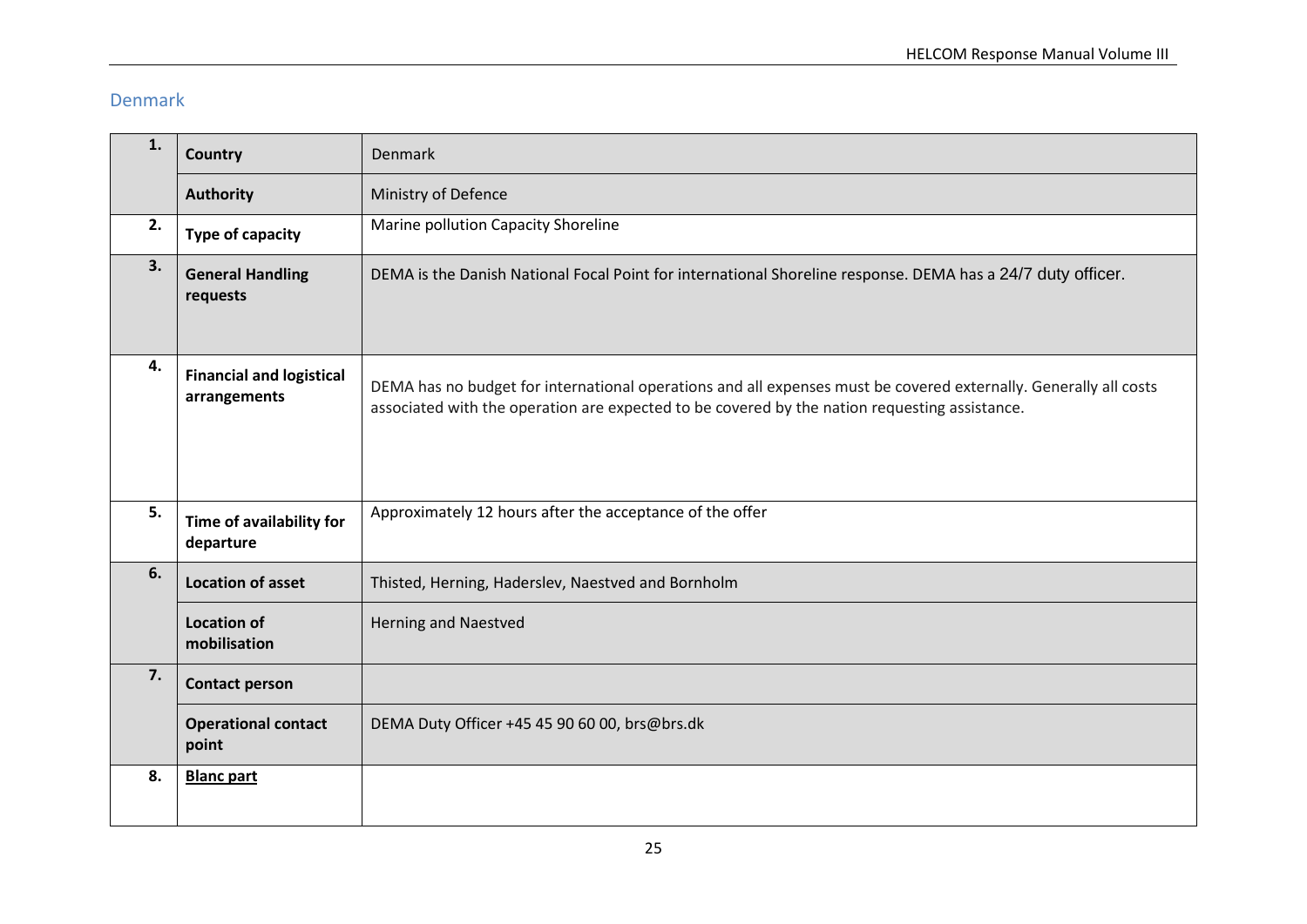### Estonia

| $\mathbf{1}$ | Country                                                                                                                                                                                                        | Estonia                                                                                                                                                          |  |
|--------------|----------------------------------------------------------------------------------------------------------------------------------------------------------------------------------------------------------------|------------------------------------------------------------------------------------------------------------------------------------------------------------------|--|
|              | <b>Authority</b>                                                                                                                                                                                               | <b>Estonian rescue Board</b>                                                                                                                                     |  |
| 2.           | Type of capacity                                                                                                                                                                                               | Capacity in liquidation of sea coast pollution (shoreline)                                                                                                       |  |
| 3.           | Ministry of the Interior (Information Monitoring Department) is the Estonian National Focal Point for requesting and<br><b>Handling</b><br>General<br>providing international response assistance.<br>requests |                                                                                                                                                                  |  |
|              |                                                                                                                                                                                                                | Ministry of Interior collaboration with Ministry of Foreign Affairs and Estonia Rescue Board are decided international<br>response assistance related questions. |  |
|              |                                                                                                                                                                                                                | (An exception are contractual partners: Latvia, Lithuania, Finland, Sweden)                                                                                      |  |
| 4.           | <b>Financial and logistical</b><br>arrangements                                                                                                                                                                | It is reached a contractual agreement                                                                                                                            |  |
| 5.           | Time of availability for<br>departure                                                                                                                                                                          | The decision to response adopted by the 6 hours from the arrival of a request for assistance and 24 hours after the<br>acceptance of the offer.                  |  |
| 6.           | <b>Location of asset</b>                                                                                                                                                                                       | Response depots around the country                                                                                                                               |  |
|              | <b>Location</b><br>of<br>mobilisation                                                                                                                                                                          | Logistics center in Kose                                                                                                                                         |  |
| 7.           | <b>Contact person</b>                                                                                                                                                                                          |                                                                                                                                                                  |  |
|              | <b>Operational</b><br>contact<br>point                                                                                                                                                                         | Ministry of the Interior (Information Monitoring Department)<br>+372 612 3110, opinfo@siseministeerium.ee                                                        |  |
| 8.           | <b>Blanc part</b>                                                                                                                                                                                              |                                                                                                                                                                  |  |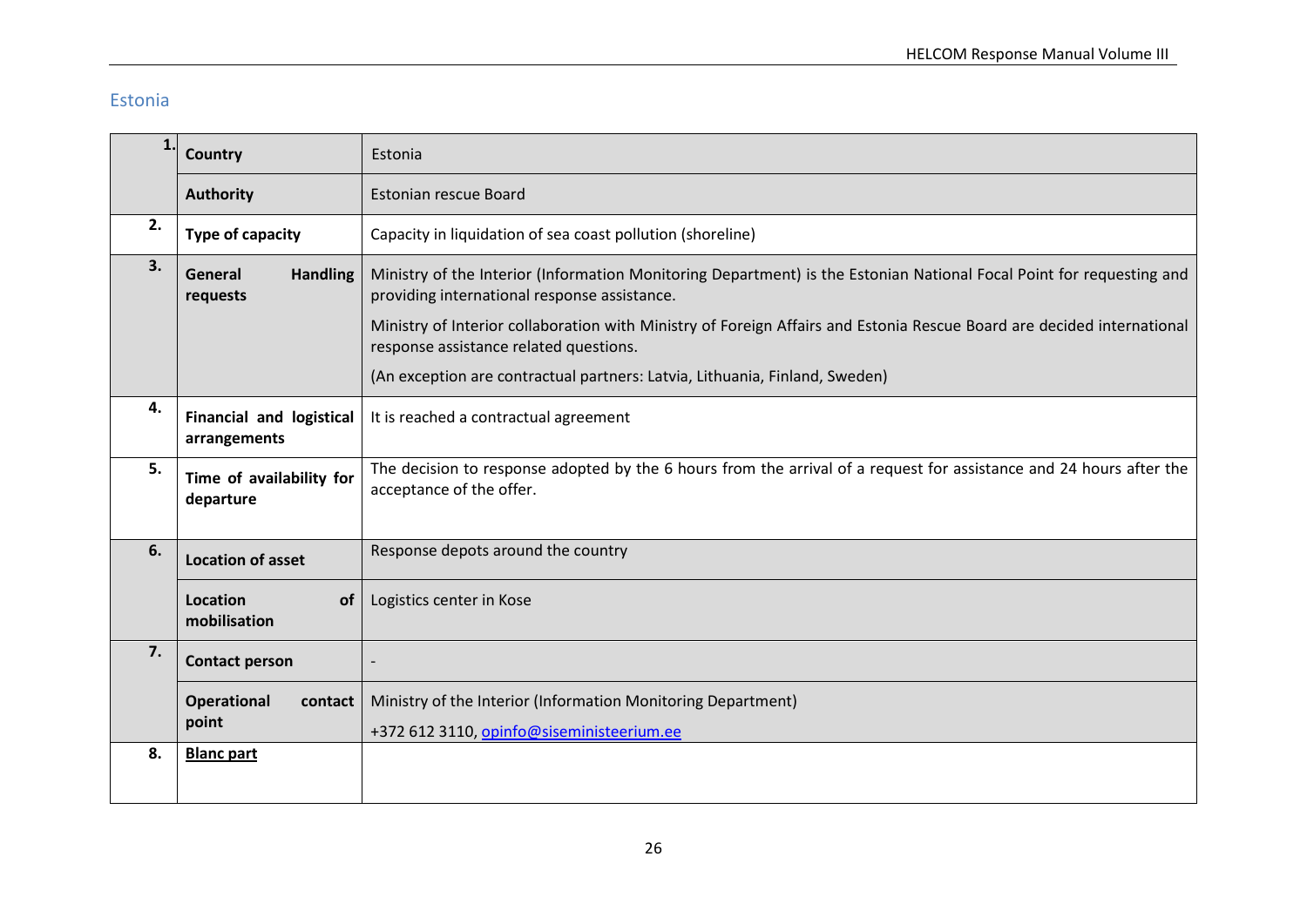### European Union

Neither the European Commission (DG ECHO) nor the European Maritime Safety Agency (EMSA) has equipment for shoreline response to oil pollution.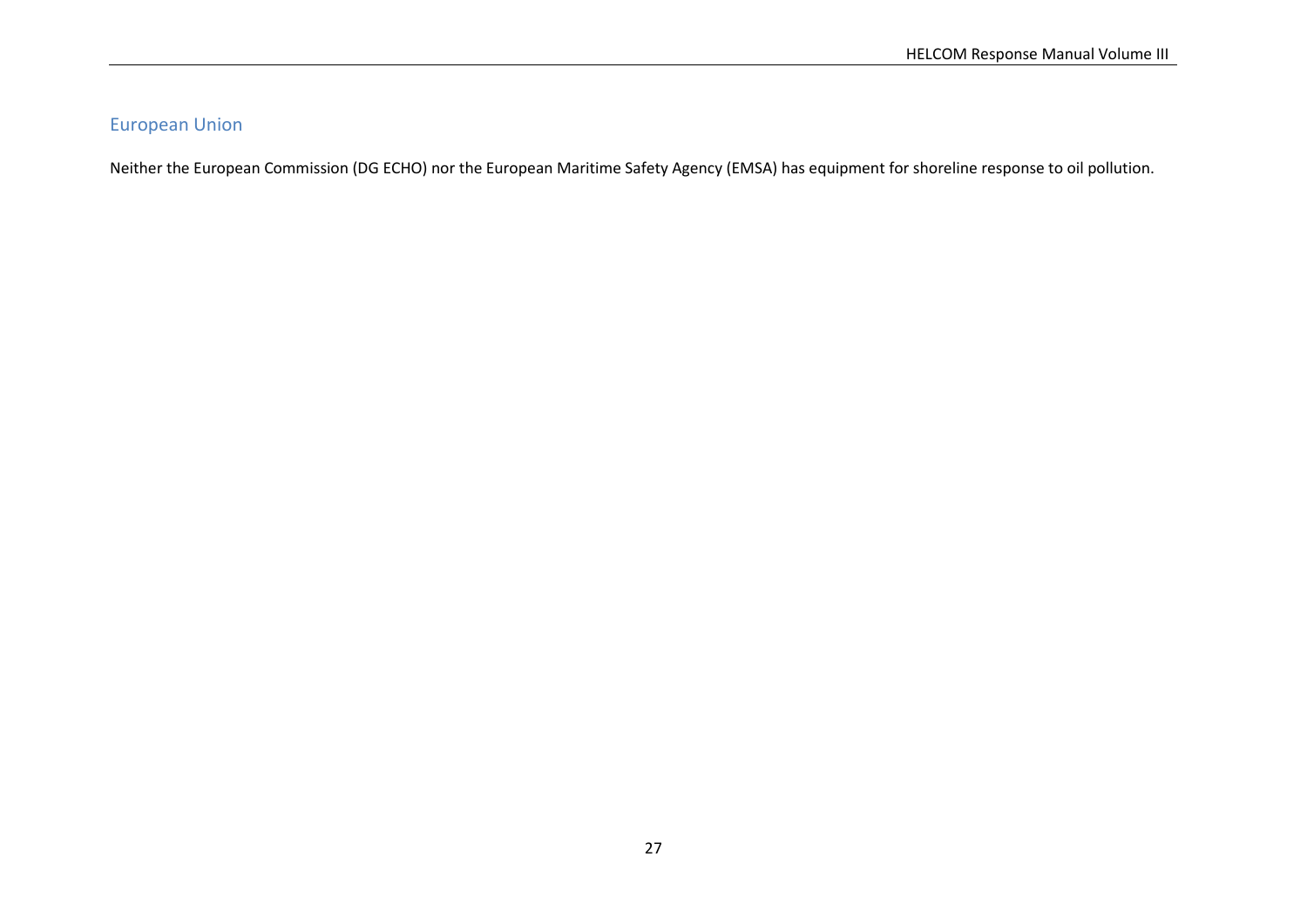# Finland

| 9.  | Country                                     | <b>FINLAND</b>                                                                                                                                                                                                                                                                       |  |
|-----|---------------------------------------------|--------------------------------------------------------------------------------------------------------------------------------------------------------------------------------------------------------------------------------------------------------------------------------------|--|
|     | <b>Authority</b>                            | Responsibility for the on shore response: Rescue Service Districts                                                                                                                                                                                                                   |  |
| 10. | Type of capacity                            | Marine pollution capacity Shoreline                                                                                                                                                                                                                                                  |  |
| 11. | <b>Handling</b><br>General<br>requests      | Finnish Environment Institute (SYKE) is the Finnish National Focal Point for requesting and providing international marine oil and<br>chemical response assistance. SYKE has 24/7 duty officer who is authorized to decide on international response assistance related<br>questions |  |
| 12. | Financial and<br>logistical<br>arrangements | Financial arrangements for receiving assistance: The invoice for the cost of the assistance should be sent to either SYKE or to Rescue<br>Services depending on which is the leading authority in the accident in question. This will be verified case by case.                      |  |
|     |                                             | Financial arrangements for providing assistance: No special arrangements, principles of HELCOM Response manual volume 1 will<br>be followed.                                                                                                                                         |  |
|     |                                             | Logistical arrangements depend on the location of the equipment                                                                                                                                                                                                                      |  |
| 13. | Time of availability for<br>departure       | Equipment for on shore response is located in tens of depots around Finland, thus the mobilisation time varies.                                                                                                                                                                      |  |
| 14. | <b>Location of asset</b>                    | Response depots around the country                                                                                                                                                                                                                                                   |  |
|     | <b>Location of mobilisation</b>             |                                                                                                                                                                                                                                                                                      |  |
| 15. | <b>Contact person</b>                       |                                                                                                                                                                                                                                                                                      |  |
|     | <b>Operational contact point</b>            | SYKE duty officer via MRCC Turku - see of HELCOM Response manual volume 1                                                                                                                                                                                                            |  |
| 16. | <b>Blanc part</b>                           |                                                                                                                                                                                                                                                                                      |  |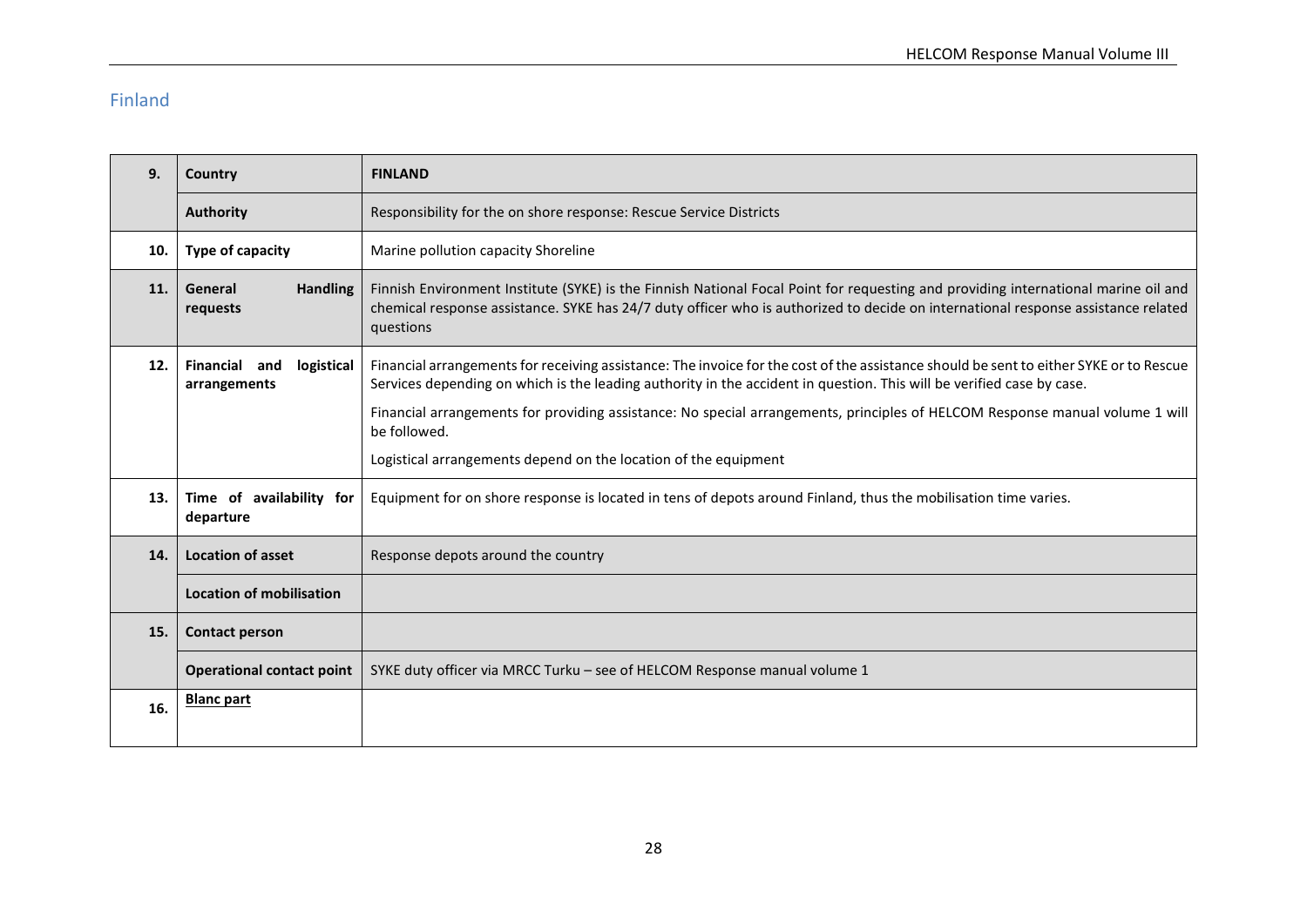# Germany

|    | Country                                                                                                                                                                                                                                                                                                                                                                                                                                                                                                                                                              | Germany                                                                                                                                                                                                                                                                                                                                                                                                                                                                                                                                                                                                                                                                      |  |
|----|----------------------------------------------------------------------------------------------------------------------------------------------------------------------------------------------------------------------------------------------------------------------------------------------------------------------------------------------------------------------------------------------------------------------------------------------------------------------------------------------------------------------------------------------------------------------|------------------------------------------------------------------------------------------------------------------------------------------------------------------------------------------------------------------------------------------------------------------------------------------------------------------------------------------------------------------------------------------------------------------------------------------------------------------------------------------------------------------------------------------------------------------------------------------------------------------------------------------------------------------------------|--|
|    | <b>Authority</b>                                                                                                                                                                                                                                                                                                                                                                                                                                                                                                                                                     | CCME - Central Command for Maritime Emergencies                                                                                                                                                                                                                                                                                                                                                                                                                                                                                                                                                                                                                              |  |
| 2. | Type of capacity                                                                                                                                                                                                                                                                                                                                                                                                                                                                                                                                                     | Marine pollution capacity at sea and on shore, emergency towing, firefighting at sea, medical assistance at sea                                                                                                                                                                                                                                                                                                                                                                                                                                                                                                                                                              |  |
| 3. | The Central Command for Maritime Emergencies is responsible for managing maritime accidents. This involves<br><b>Handling</b><br>General<br>response to oil and HNS spills at sea and at the shoreline, firefighting and medical assistance and emergency towing at<br>requests<br>sea, the assignment for a place of refuge and aerial surveillance. CCME is the national focal point for all maritime<br>incidents, 24/7 on duty and contact point for the national single window. All international requests regarding maritime<br>incidents are handled by CCME. |                                                                                                                                                                                                                                                                                                                                                                                                                                                                                                                                                                                                                                                                              |  |
|    |                                                                                                                                                                                                                                                                                                                                                                                                                                                                                                                                                                      | For oil spill response Germany has 7 high sea going vessels and 13 vessels for near shore operations. For HNS response<br>in toxic atmosphere 5 vessels are suitable. For shore line cleanup operations there are 11 main warehouses with various<br>equipment for mechanical and manual shoreline cleanup. These warehouses are operated by the coastal<br>administration and the Federal Agency for Technical Relief. Transportation of the equipment is ensured by suitable<br>trucks with trailer.                                                                                                                                                                       |  |
| 4. | <b>Financial and logistical</b><br>arrangements                                                                                                                                                                                                                                                                                                                                                                                                                                                                                                                      | CCME has governmental funding to cover the costs of the necessary preparedness to carry out its mandate, but has no<br>budget for international operations. CCME is not prepared to send any shoreline pollution clean-up teams to a foreign<br>country. This can only be organized on a single case decision by the German government in cooperation the Federal<br>Agency for Technical Relief. Equipment can be sent via international request through Helcom, Bonn-Agreement or<br>CECIS. The costs have to be covered by the requester. Transportation arrangements for assistance in a foreign country<br>are not in place and have to be organized after the request. |  |
| 5. | Time of availability for<br>departure                                                                                                                                                                                                                                                                                                                                                                                                                                                                                                                                | As there are no arrangements for international assistance for shoreline clean-up in place, there is no guaranteed<br>departure time available. This time depends on the organizational part of the equipment request and will take one or<br>two days. The equipment itself can be made available in the warehouses within a few hours.                                                                                                                                                                                                                                                                                                                                      |  |
| 6. | <b>Location of asset</b>                                                                                                                                                                                                                                                                                                                                                                                                                                                                                                                                             | 11 warehouses along the German coastline of North Sea and Baltic Sea (Norden, Nordenham, Bremerhaven, Cuxhaven,<br>Hamburg, Husum, Meldorf, Kiel, Lübeck, Rostock, Stralsund).                                                                                                                                                                                                                                                                                                                                                                                                                                                                                               |  |
|    | Location<br>οf<br>mobilisation                                                                                                                                                                                                                                                                                                                                                                                                                                                                                                                                       | See above                                                                                                                                                                                                                                                                                                                                                                                                                                                                                                                                                                                                                                                                    |  |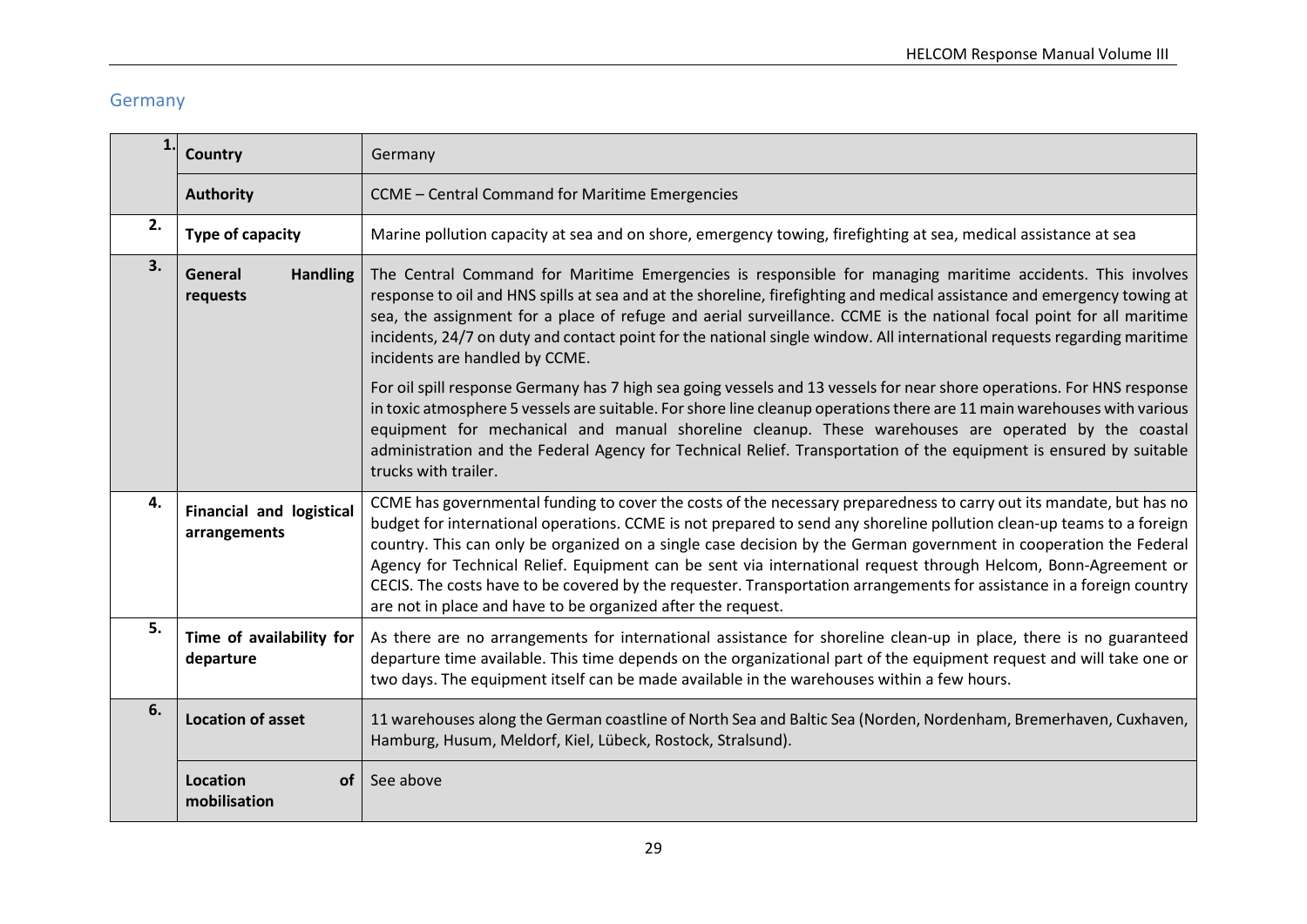| 7.                                                                                                                                                              | CCME - Maritime Emergency Reporting and Assessment Centre (24/7) – Duty officer<br><b>Contact person</b> |  |
|-----------------------------------------------------------------------------------------------------------------------------------------------------------------|----------------------------------------------------------------------------------------------------------|--|
| contact   CCME – Maritime Emergency Reporting and Assessment Centre $(24/7)$ - +49 (0)30 185420 – 1400<br><b>Operational</b><br>point<br>mlz@havariekommando.de |                                                                                                          |  |
| 8.                                                                                                                                                              | <b>Blanc part</b>                                                                                        |  |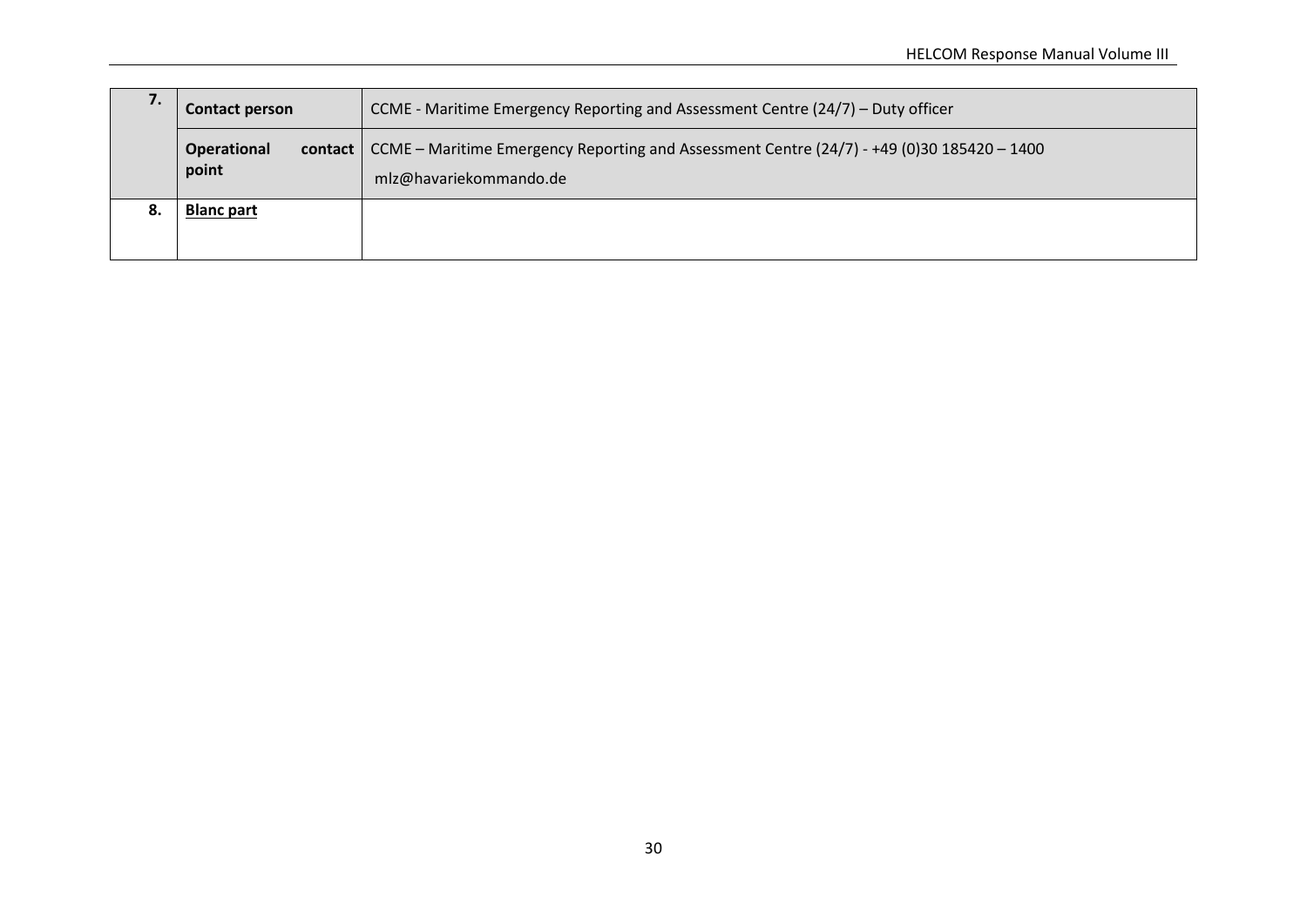### Latvia

|    | Country                                         | Latvia                                                                                                                                                                                         |  |
|----|-------------------------------------------------|------------------------------------------------------------------------------------------------------------------------------------------------------------------------------------------------|--|
|    | <b>Authority</b>                                | State fire and rescue service, Maritime Rescue Coordination Centre                                                                                                                             |  |
| 2. | Type of capacity                                | According to annex (On - shore equipment template of Latvia)                                                                                                                                   |  |
| 3. | <b>Handling</b><br>General<br>requests          | Support for transportation to the disaster site                                                                                                                                                |  |
| 4. | <b>Financial and logistical</b><br>arrangements | The alignment with Interior ministry and Cabinet of Ministers.                                                                                                                                 |  |
| 5. | Time of availability for<br>departure           | $2-5$ days                                                                                                                                                                                     |  |
| 6. | <b>Location of asset</b>                        | Latvia (city Ogre, Liepaja, Daugavpils, Riga)                                                                                                                                                  |  |
|    | Location<br>of<br>mobilisation                  | Latvia, Riga, Maskavas street 5                                                                                                                                                                |  |
| 7. | <b>Contact person</b>                           | Igors Urbanovics, Ivars Nakurts (State and rescue service of the Latvia, Civil protection department, tel.: +371 67075843,<br>e-mail: igors.urbanovics@vugd.gov.lv, inars.nakurts@vugd.gov.lv) |  |
|    | Operational<br>contact<br>point                 | State and rescue service of the Latvia, Operational management department, tel.: +371 67075955, e-mail:<br>ovp@vugd.gov.lv                                                                     |  |
| 8. | <b>Blanc part</b>                               |                                                                                                                                                                                                |  |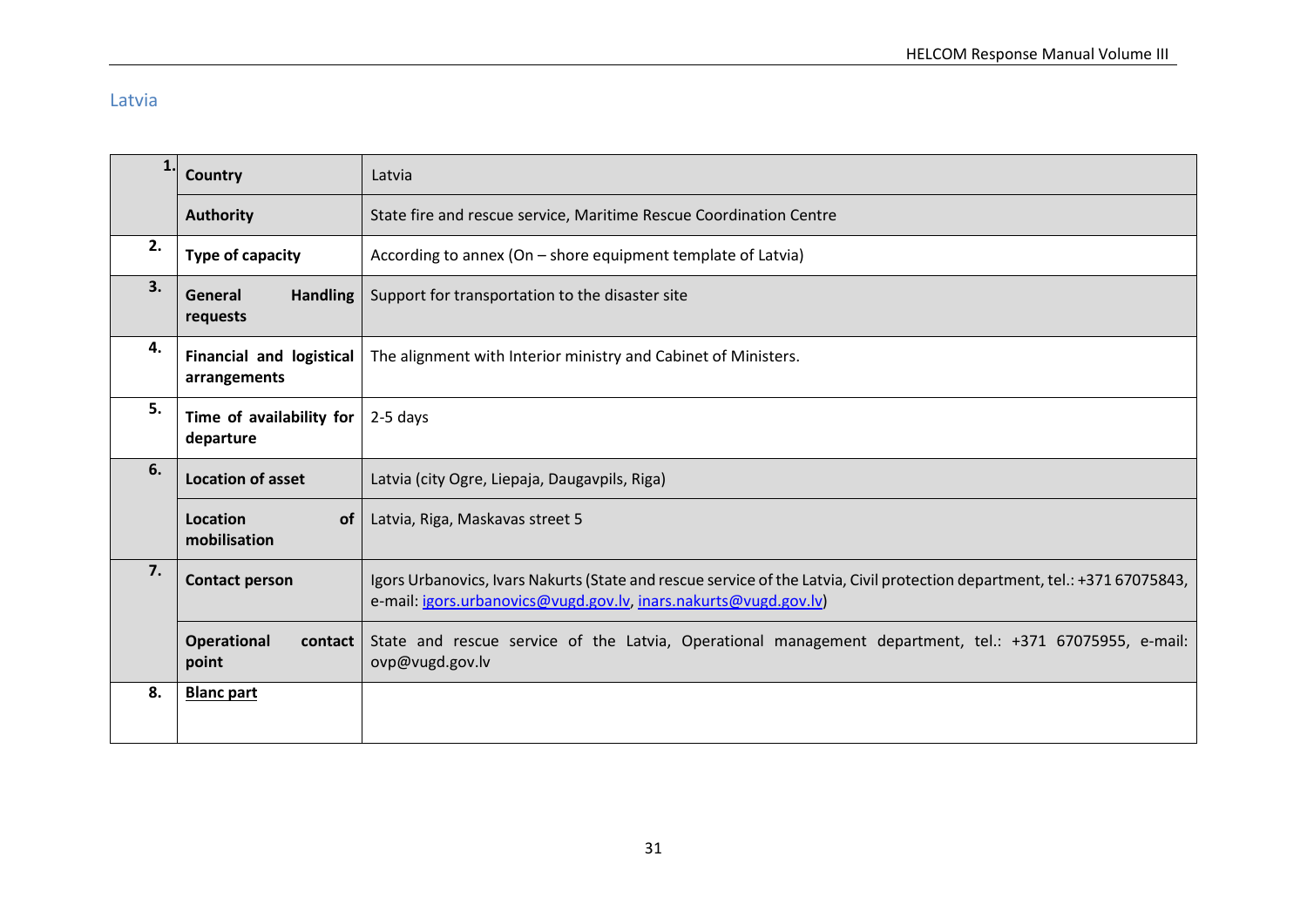# Lithuania

Information could not be delivered.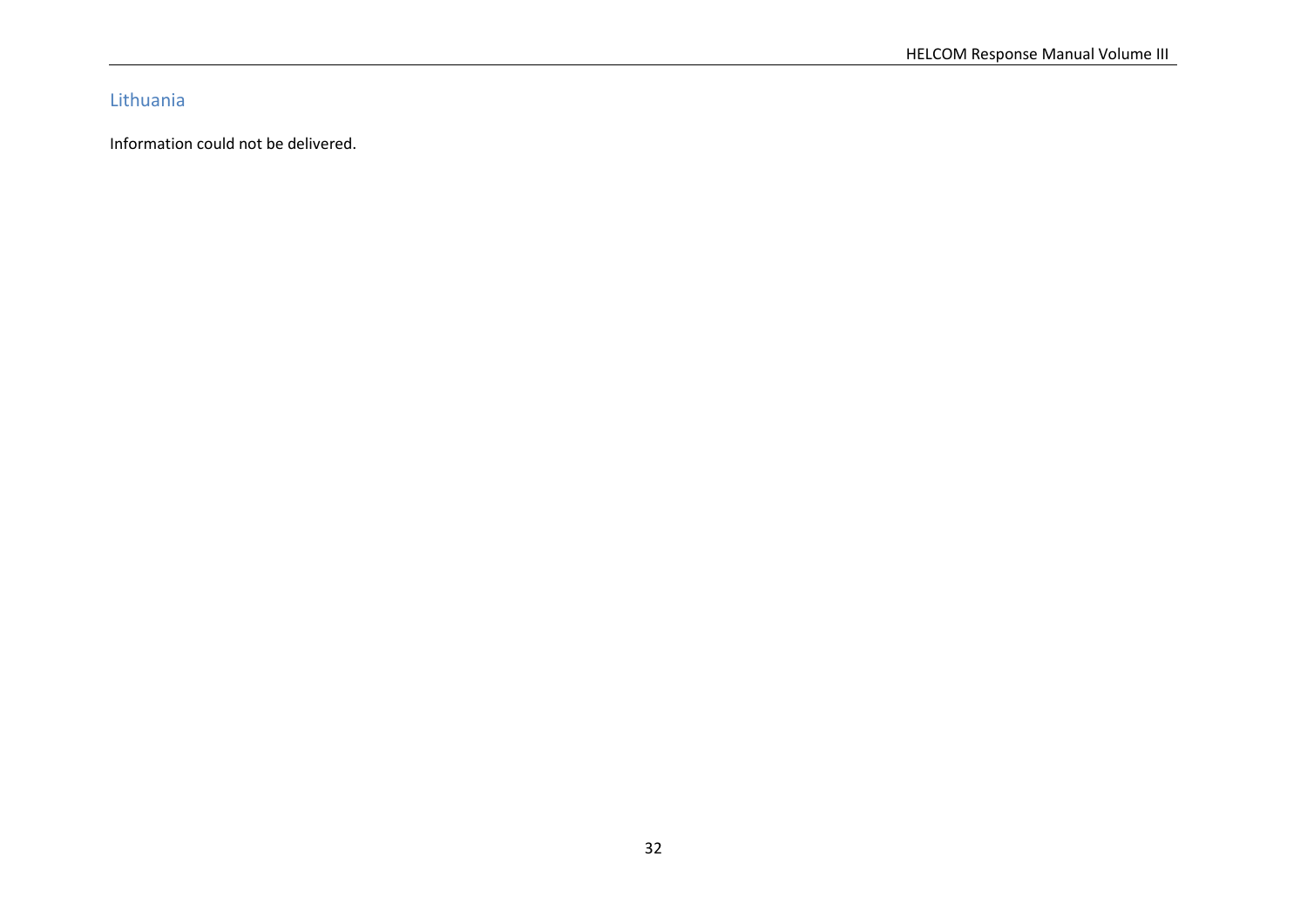# Poland

| $\mathbf{1}$ | <b>Country</b>                                  | Poland                                                                                                                                                                                                                                                                                                                                                                                                                                                  |  |
|--------------|-------------------------------------------------|---------------------------------------------------------------------------------------------------------------------------------------------------------------------------------------------------------------------------------------------------------------------------------------------------------------------------------------------------------------------------------------------------------------------------------------------------------|--|
|              | <b>Authority</b>                                | Maritime Search and Rescue Service (SAR)                                                                                                                                                                                                                                                                                                                                                                                                                |  |
|              |                                                 | <b>Maritime Office</b>                                                                                                                                                                                                                                                                                                                                                                                                                                  |  |
|              |                                                 | Local administration (Voiveodship, Voivodship Inspectorate of Environmental Protection, Crisis Management<br>Centers)                                                                                                                                                                                                                                                                                                                                   |  |
| 2.           | Type of capacity                                | Marine Pollution Capacity Shoreline (SAR)                                                                                                                                                                                                                                                                                                                                                                                                               |  |
| 3.           | <b>Handling</b><br>General<br>requests          | SAR together with the Maritime Authorities are responsible for dealing with marine pollution from the sea to the<br>shoreline. SAR has 9 depots equipped with costal booms, small skimmers and portable tanks, terrain vehicles and<br>with some limited manpower. SAR is prepared to conduct only local small scale shoreline pollution incidents. SAR<br>is not prepared to send any shoreline pollution clean-up teams or equipment internationally. |  |
| 4.           | <b>Financial and logistical</b><br>arrangements | SAR has governmental funding to cover the costs of the necessary preparedness to carry out its mandate, but<br>has no budget for international operations. As mentioned above SAR is not prepared to send any shoreline<br>pollution clean-up teams or equipment internationally.                                                                                                                                                                       |  |
| 5.           | Time of availability for<br>departure           | n/a                                                                                                                                                                                                                                                                                                                                                                                                                                                     |  |
| 6.           | <b>Location of asset</b>                        | Trzebiez (Szczecin Lagoon), Dziwnow, Kolobrzeg, Darlowo, Ustka, Leba, Wladyslawowo, Swibno, Sztutowo,                                                                                                                                                                                                                                                                                                                                                   |  |
|              | Location<br><b>of</b><br>mobilisation           |                                                                                                                                                                                                                                                                                                                                                                                                                                                         |  |
| 7.           | <b>Contact person</b>                           |                                                                                                                                                                                                                                                                                                                                                                                                                                                         |  |
|              | Operational<br>contact                          | Maritime Rescue Coordination Center Duty Officer in Gdynia                                                                                                                                                                                                                                                                                                                                                                                              |  |
|              | point                                           | +48 58 620 55 51 or +48 505 050 971 or polratok.1@sar.gov.pl                                                                                                                                                                                                                                                                                                                                                                                            |  |
| 8.           | <b>Blanc part</b>                               |                                                                                                                                                                                                                                                                                                                                                                                                                                                         |  |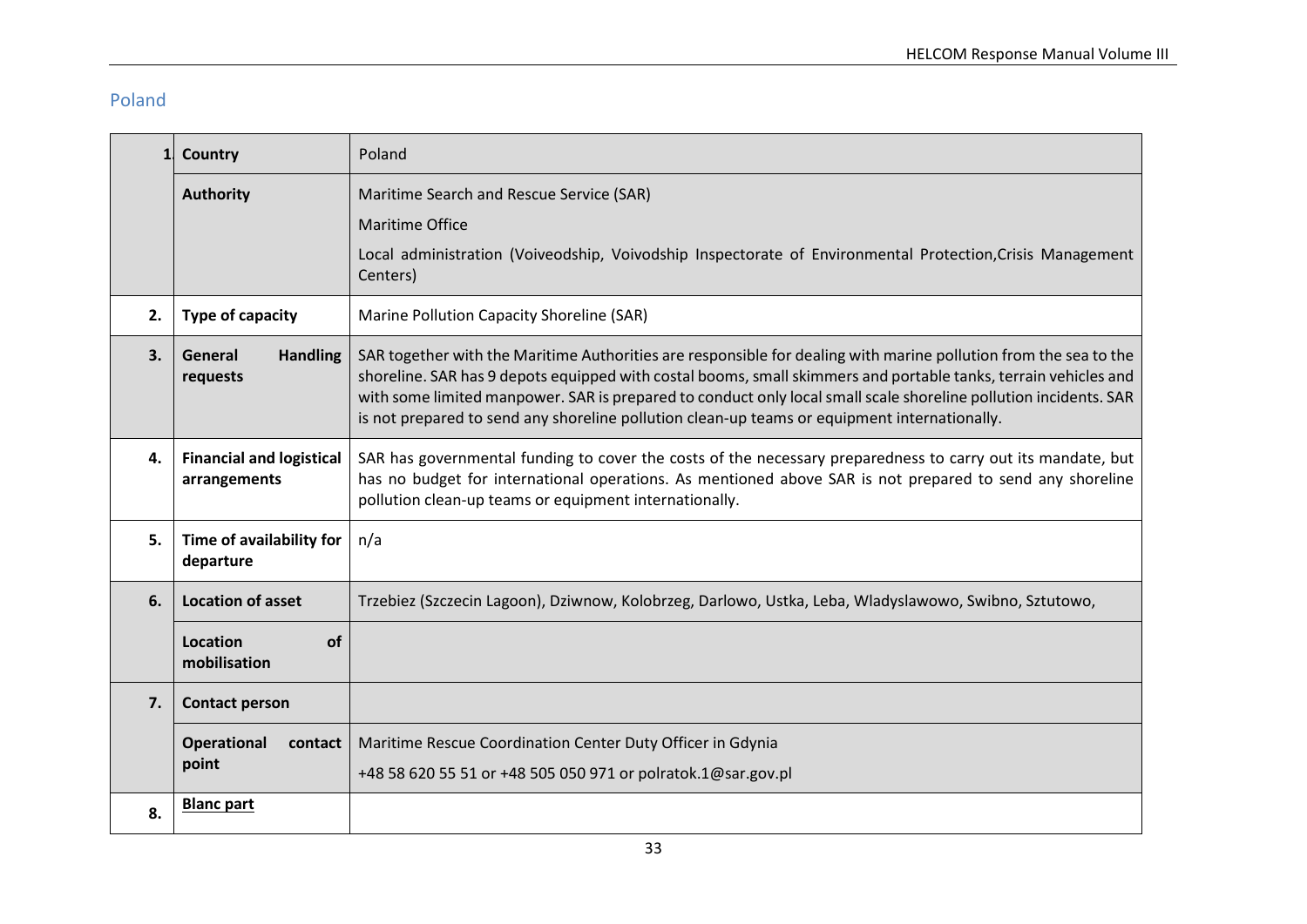Russia

Information could not be delivered.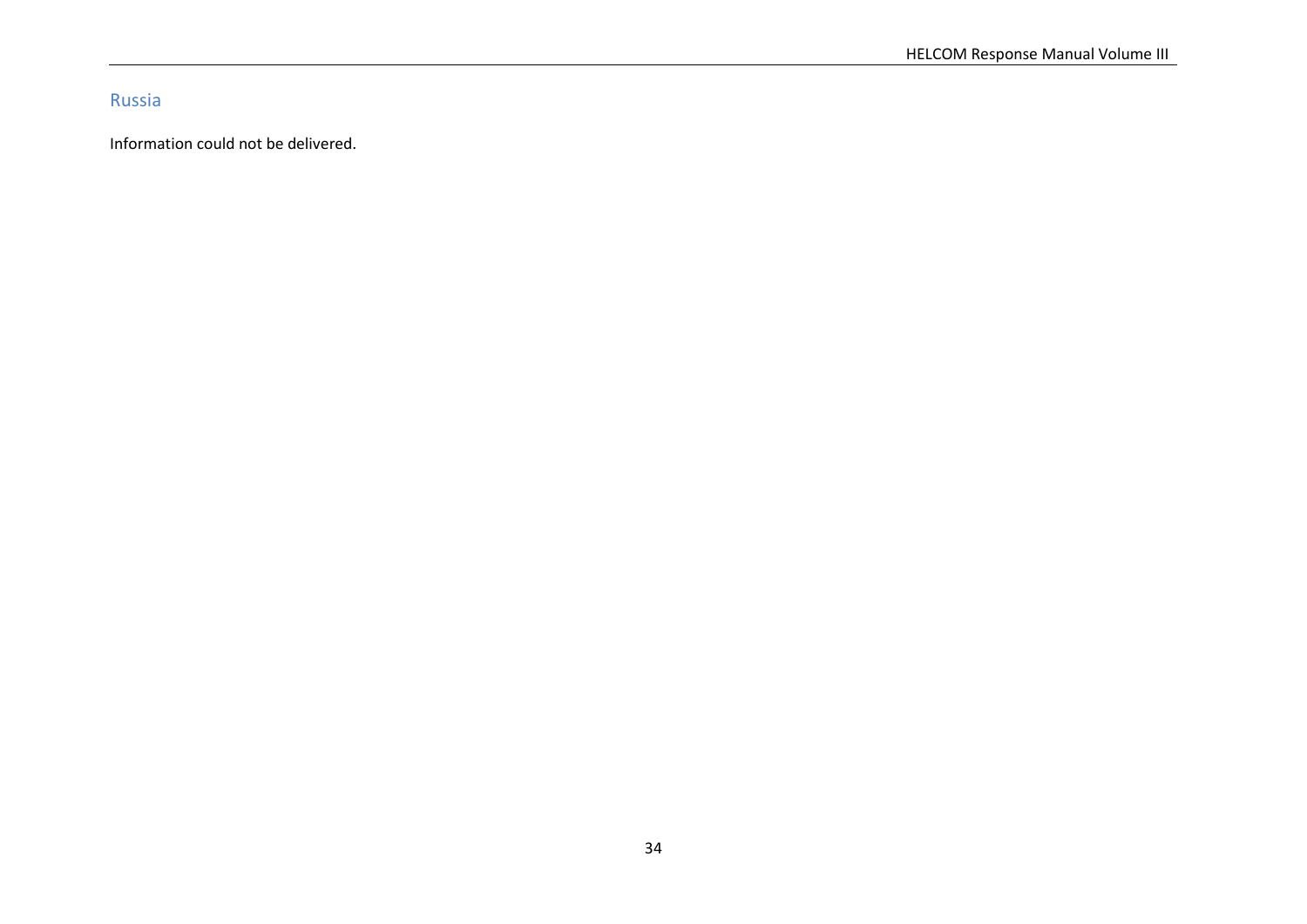# Sweden

| $\mathbf{1}$                                          | Country                                                                                                                                                                                                                                                                                                                                                                                                                                                                                                                                                | <b>SWEDEN</b>                                                                                                                                                                                                                                                                                                                                                                                                          |  |
|-------------------------------------------------------|--------------------------------------------------------------------------------------------------------------------------------------------------------------------------------------------------------------------------------------------------------------------------------------------------------------------------------------------------------------------------------------------------------------------------------------------------------------------------------------------------------------------------------------------------------|------------------------------------------------------------------------------------------------------------------------------------------------------------------------------------------------------------------------------------------------------------------------------------------------------------------------------------------------------------------------------------------------------------------------|--|
|                                                       | <b>Authority</b>                                                                                                                                                                                                                                                                                                                                                                                                                                                                                                                                       | MSB, Swedish Civil Contingencies Agency                                                                                                                                                                                                                                                                                                                                                                                |  |
| 2.                                                    | Type of capacity                                                                                                                                                                                                                                                                                                                                                                                                                                                                                                                                       | <b>Marine pollution capacity Shoreline</b>                                                                                                                                                                                                                                                                                                                                                                             |  |
| 3.                                                    | MSB is the Swedish National Focal Point for international response, with the exception for marine pollution.<br><b>Handling</b><br>General<br>Consequently, MSB has a well-developed system of preparedness with adequate equipment stored in<br>requests<br>warehouse, a roster of 1 700 trained experts for rapid mission deployment, and an organization at HQ for<br>management and administration, including a 24/7 function.                                                                                                                     |                                                                                                                                                                                                                                                                                                                                                                                                                        |  |
|                                                       |                                                                                                                                                                                                                                                                                                                                                                                                                                                                                                                                                        | Consequently, there's an organizational preparedness to handle any incoming request, regardless of the time of<br>day.                                                                                                                                                                                                                                                                                                 |  |
| 4.<br><b>Financial and logistical</b><br>arrangements |                                                                                                                                                                                                                                                                                                                                                                                                                                                                                                                                                        | MSB has governmental funding to cover costs for the necessary preparedness to carry out its mandate, but has<br>no budget for international operations. All operations have to be externally funded, generally by the Participating<br>State requesting support. In case of operations in DAC-countries, funds can generally be retained by the<br>Government or through the Swedish International Development Agency. |  |
|                                                       | The MSB warehouse, located in Kristinehamn, is well stocked and organized, the equipment maintained and<br>serviced on a regular basis. It lays next to a major highway, which facilitates the transport of equipment by truck,<br>either straight to the final destination or to the closest available airport or seaport. MSB has a well-developed<br>cooperation with Örebro Airport, which is MSB's hub for international operations. Örebro Airport is accessible<br>for cargo transportation and certified for heavy-lift ramp-loading aircraft. |                                                                                                                                                                                                                                                                                                                                                                                                                        |  |
|                                                       |                                                                                                                                                                                                                                                                                                                                                                                                                                                                                                                                                        | MSB has an extensive cooperation with national and international cargo flight companies and has framework<br>agreements for these flights, procured on the international market. Furthermore, MSB has also a well-established<br>cooperation with the Swedish Armed Forces giving MSB access to cargo flights at high quality but at low cost.                                                                         |  |
| 5.                                                    | Time of availability for<br>departure                                                                                                                                                                                                                                                                                                                                                                                                                                                                                                                  | 12 hours after the acceptance of the offer                                                                                                                                                                                                                                                                                                                                                                             |  |
| 6.                                                    | <b>Location of asset</b>                                                                                                                                                                                                                                                                                                                                                                                                                                                                                                                               | Härnösand, Stockholm, Oskarshamn, Slite, Gothenburg                                                                                                                                                                                                                                                                                                                                                                    |  |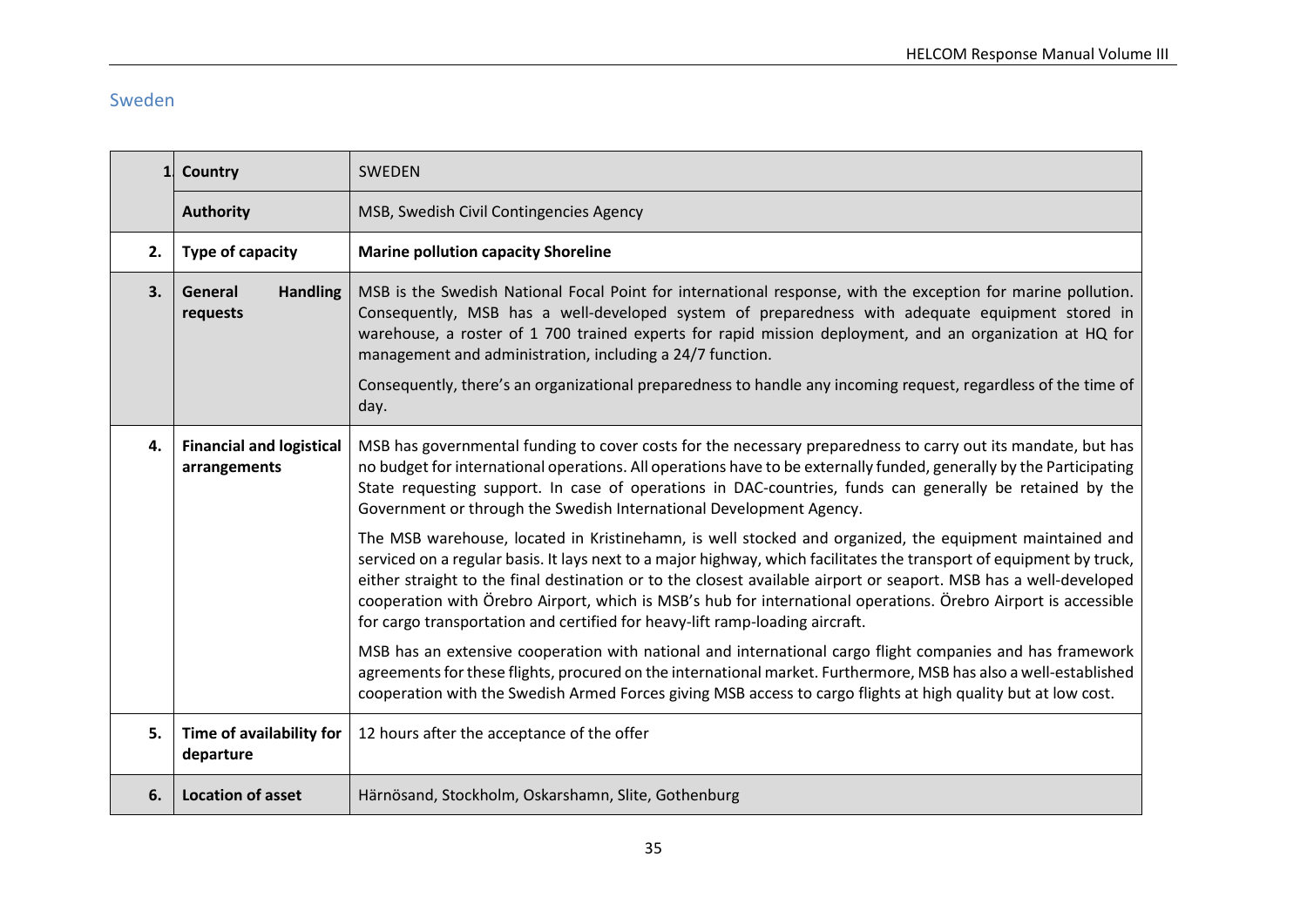|    | of<br>Location<br>mobilisation | MSB warehouse in Kristinehamn                              |
|----|--------------------------------|------------------------------------------------------------|
| 7. | <b>Contact person</b>          |                                                            |
|    | Operational<br>point           | contact   MSB Duty Officer<br>tib@msb.se or +46 54 150 150 |
| 8. | <b>Blanc part</b>              | -                                                          |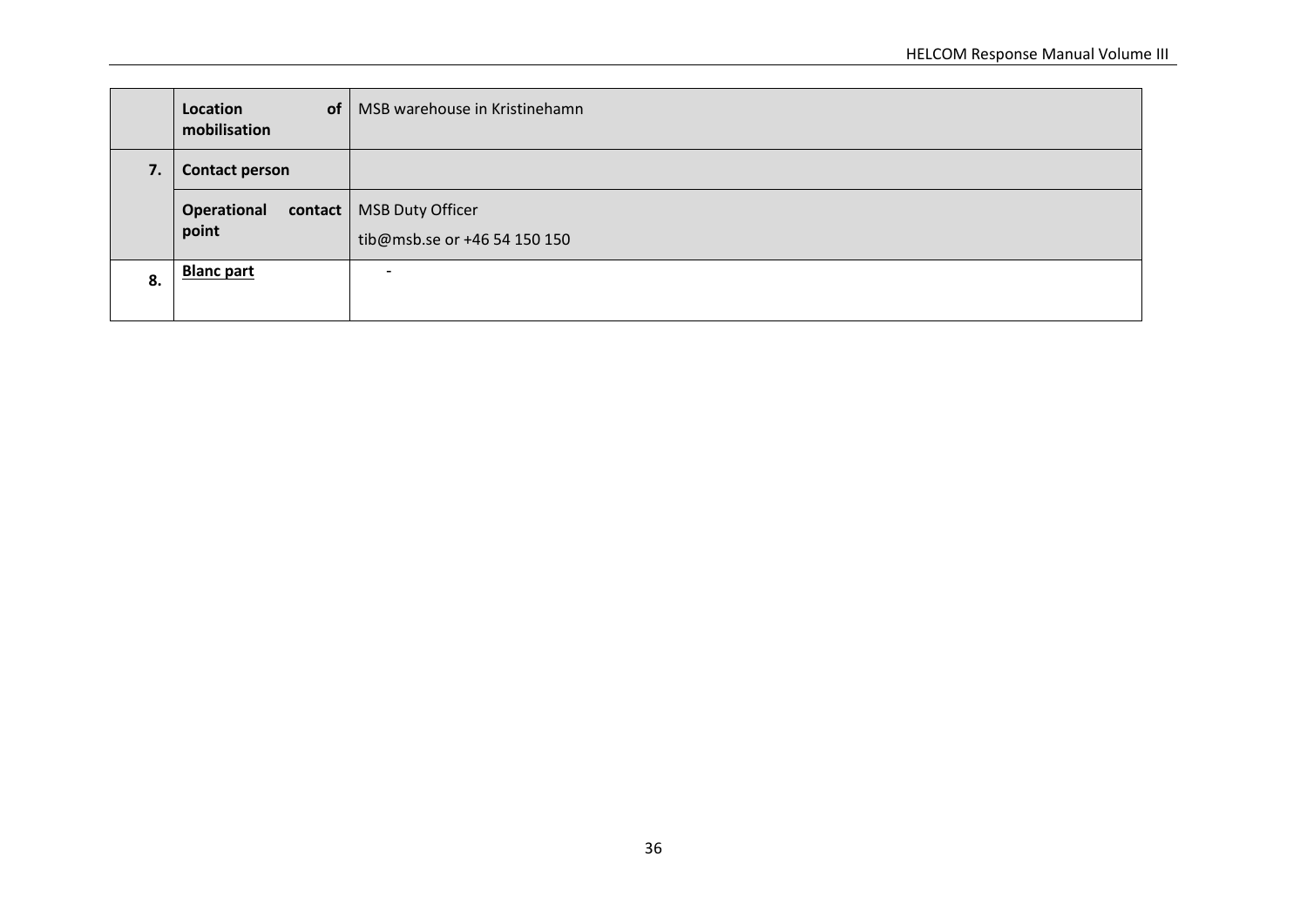# <span id="page-39-0"></span>**Annex 3 Nomenclature to be used when describing the oiling of the shore**

The common terminology to be used when describing the pollution on shore in POLINF or POLFAC report. This terminology should be used also when describing the status of shore pollution to the assisting teams in situational briefings.

Terminology is based on the POLSCALE report.

#### Oil character / Debris type

- a) Fresh unweathered, low viscosity oil.
- b) Mousse ("Chocolate Mousse") emulsified oil (oil and water mixture).
- c) Tar Balls or patties discrete balls or patties on a beach or adhered to rock or coarse sediment shoreline. Tar ball diameters are generally <O.lm and patties are O.1mto1m.
- d) Tar weathered coat or cover of tarry, almost solid consistency.
- e) Surface Oil Residue consists of non-cohesive, oiled, surface sediments, either as continuous patches or in coarse sediment interstices.
- f) Asphalt Pavement cohesive mixture of oil and sediments
- g) Debris can consists of logs, vegetation, rubbish or general debris including spill response items like sorbents, booms

#### Categories of oil coverage

- a) Continuous: >90%
- b) Broken: 51 90%
- c) Patchy: 11 -50%
- d) Sporadic: 1 10%
- e) Trace: <1%

#### Categories of oil thickness

- a) Pooled or Thick oil generally consists of fresh oil or mousse accumulations> 1 cm thick.
- b) Cover between  $> 0.1$  cm and 1 cm thick.
- c) Coat between > 0.01 cm and 0.1 cm thick coating. It can be scratched off with fingernail on coarse sediments or bedrock.
- d) Stain < 0.01 cm thick. It cannot be scratched off easily on coarse sediments or bedrock.
- e) Film transparent or translucent film or sheen

### Categories of degrees of shoreline oiling

- a) Very Light
- b) Light
- c) Moderate
- d) Heavy
- e) Very Heavy
- f) No oil

#### Types of Shoreline Materials

- a) Bedrock outcrops
- b) Boulder (>256 mm dia.)
- c) Shingle or Cobble (50 256 mm dia.)
- d) Gravel (2- 50 mm dia,)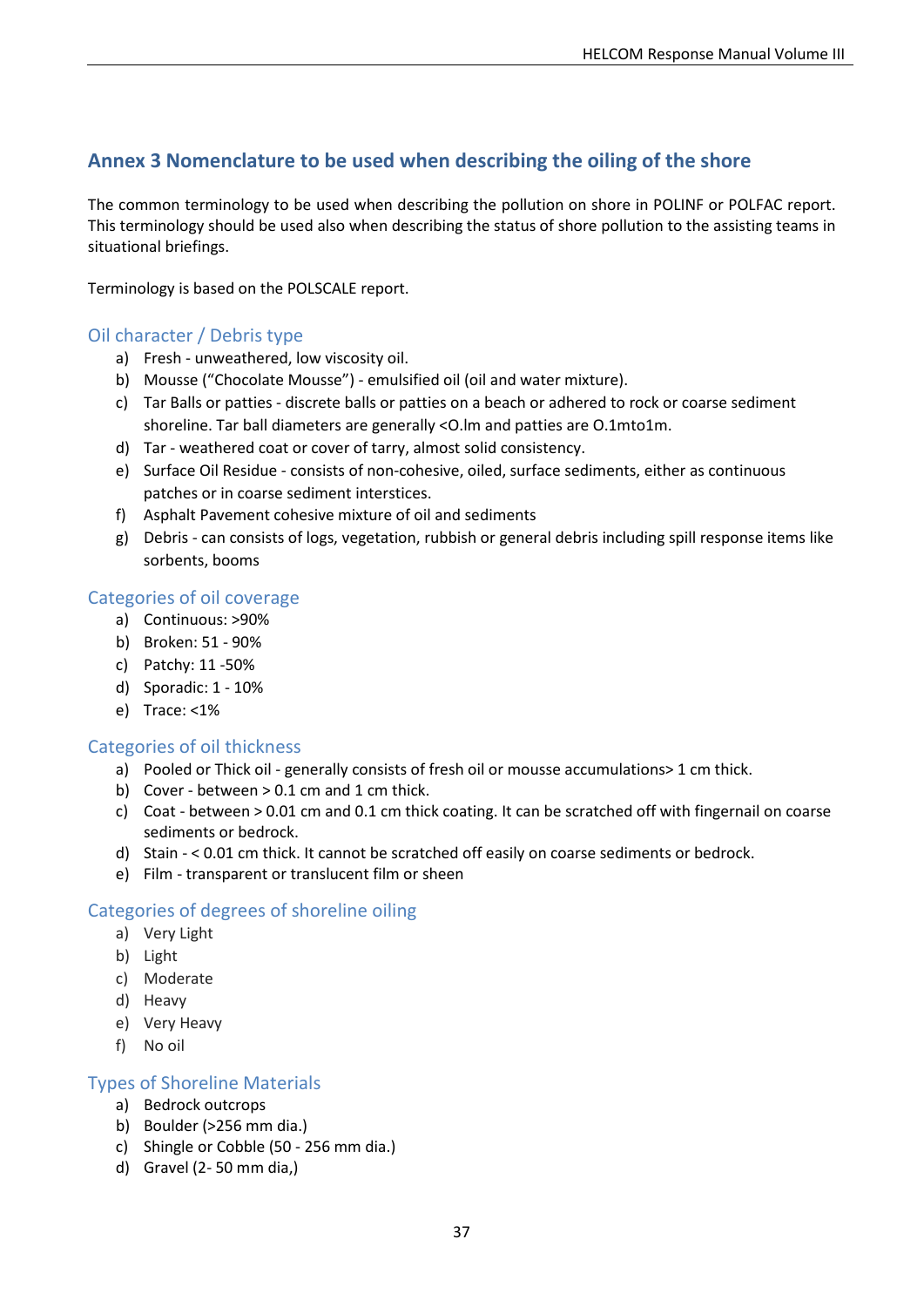- e) Sand (0.06-2 mm dia,)
- f) Mud / Silt / Clay (<0.06 mm dia.)
- g) Manmade

#### Categories of slope of the shoreline

- a) Low <30 degrees
- b) Medium 31 60 degrees
- c) High >60 degrees

#### Wave exposure of the shoreline

- a) High: when the shoreline is entirely exposed to the action of the waves coming from the sea.
- b) Medium: when the shoreline is partly exposed to the waves and partly sheltered
- c) Low: when the shoreline is not directly exposed to the action of the waves coming from the open sea (sheltered shoreline).